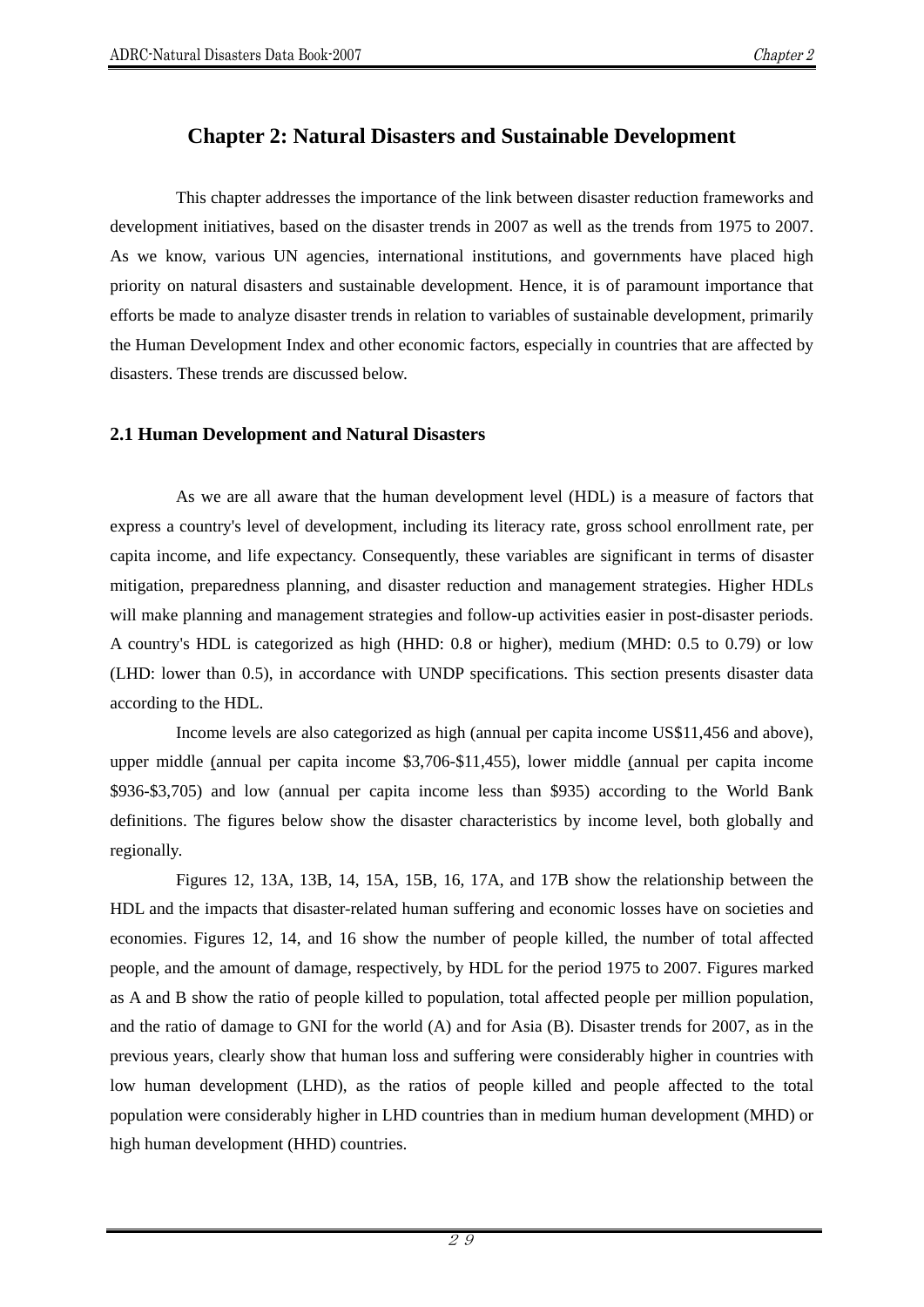As in the previous years, year 2007 trends indicate that countries with low and medium human development levels tend to suffer more serious human and economic losses. In the previous years such as in 2004, 2005 and 2006 disaster trends stressed the importance of disaster reduction in the developing countries.

The figures for the year 2007, as shown below, clearly illustrate this important point. Since the human development index reflects a country's literacy rate, life expectancy, and per capita income, improving these variables could contribute immensely to reducing the impact of natural disasters. Although considerable disaster damage was sustained in the HHD countries, the impact of disasters, in terms of human and economic losses, were more severe in the MHD and LHD countries. Since developing and less developed countries (LDCs) tend to have low and medium HDLs, and thus tend to have elevated levels of human and economic losses, their development efforts and ability to compete within a scenario of global development are limited. Better disaster management approaches are therefore needed in these regions.

It is also quite evident from the following figures that the ratios of people killed and total affected people to the total population are high in the LHD and MHD countries, stressing the importance of incorporating disaster reduction approaches into mainstream national policies. Although the real value of damage is high in higher income countries, the ratio of damage to GNI is higher in the low and middle income countries. Likewise, although the actual human losses are higher in the MHD countries, the LHD countries are shown to suffer more when the human loss and suffering are expressed as the ratio to the total population.



#### **Figure 12:**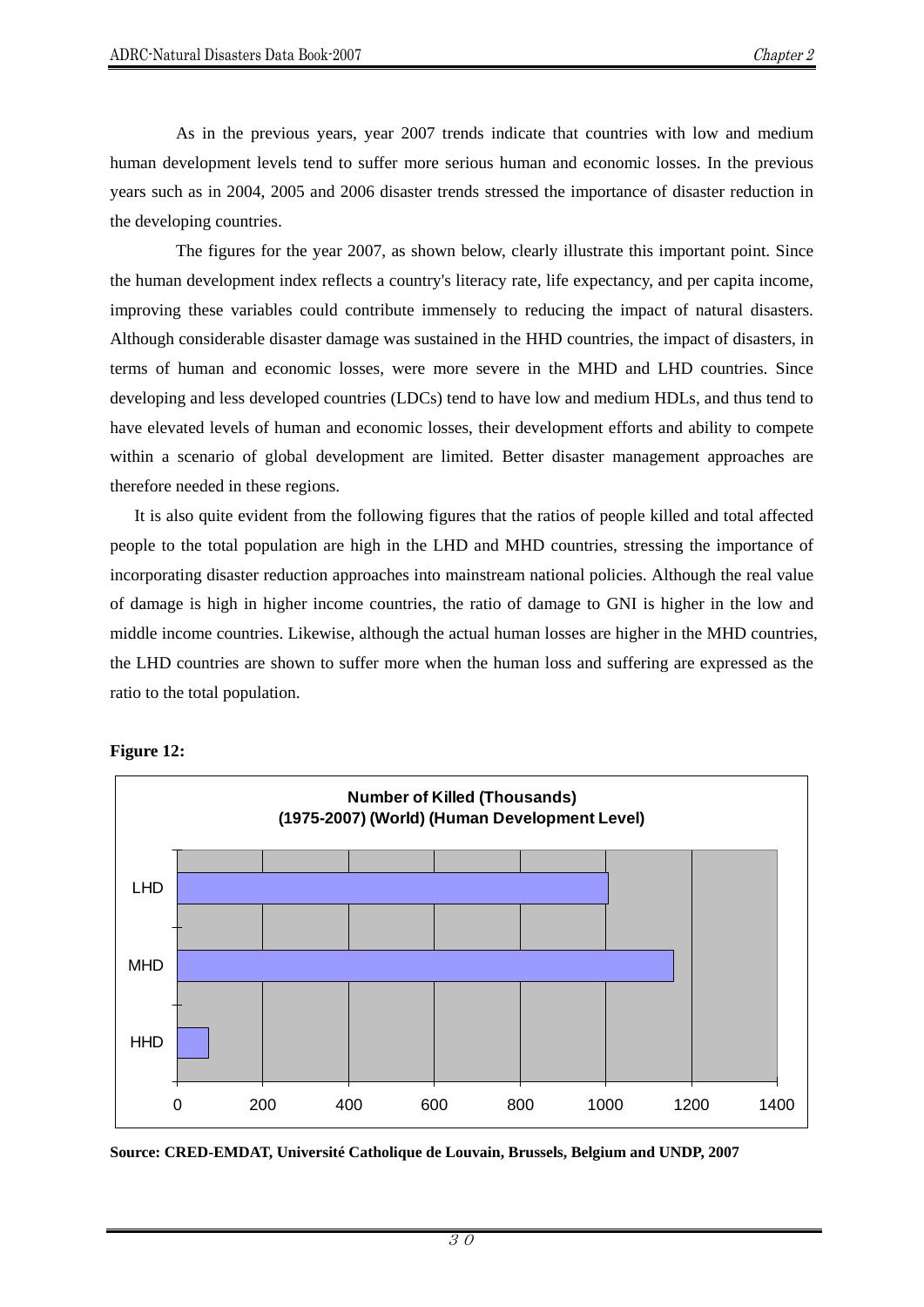### **Figure 13A:**



**Source: CRED-EMDAT, Université Catholique de Louvain, Brussels, Belgium and UNDP, 2007** 

# **Figure 13B:**

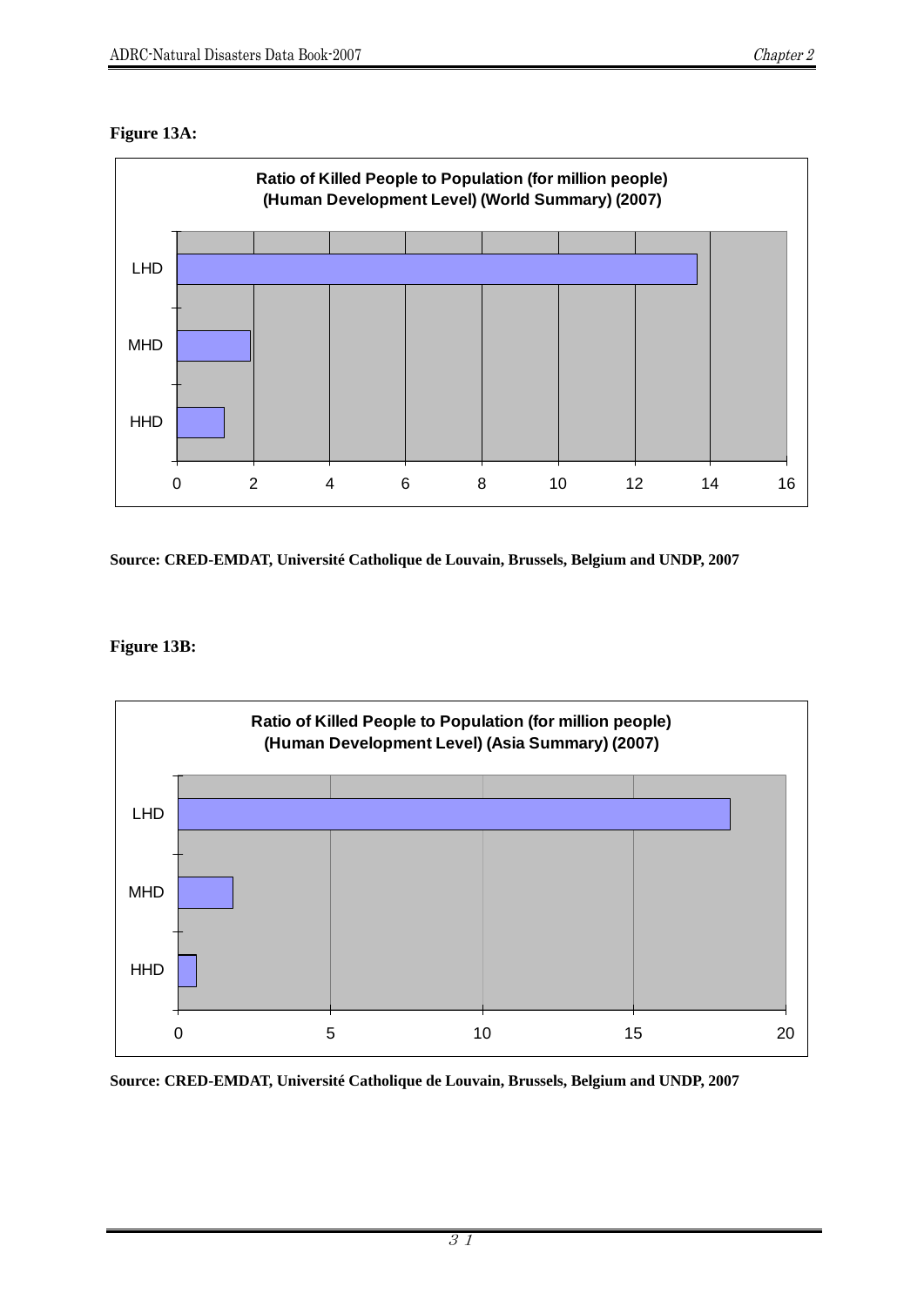These figures clearly show that the majority of human losses were reported in countries with a low level of human development (due to the disasters in the vulnerable Asian region). This is consistent for figures worldwide.



**Figure 14:**

**Source: CRED-EMDAT, Université Catholique de Louvain, Brussels, Belgium and UNDP, 2007** 



**Figure 15A:**

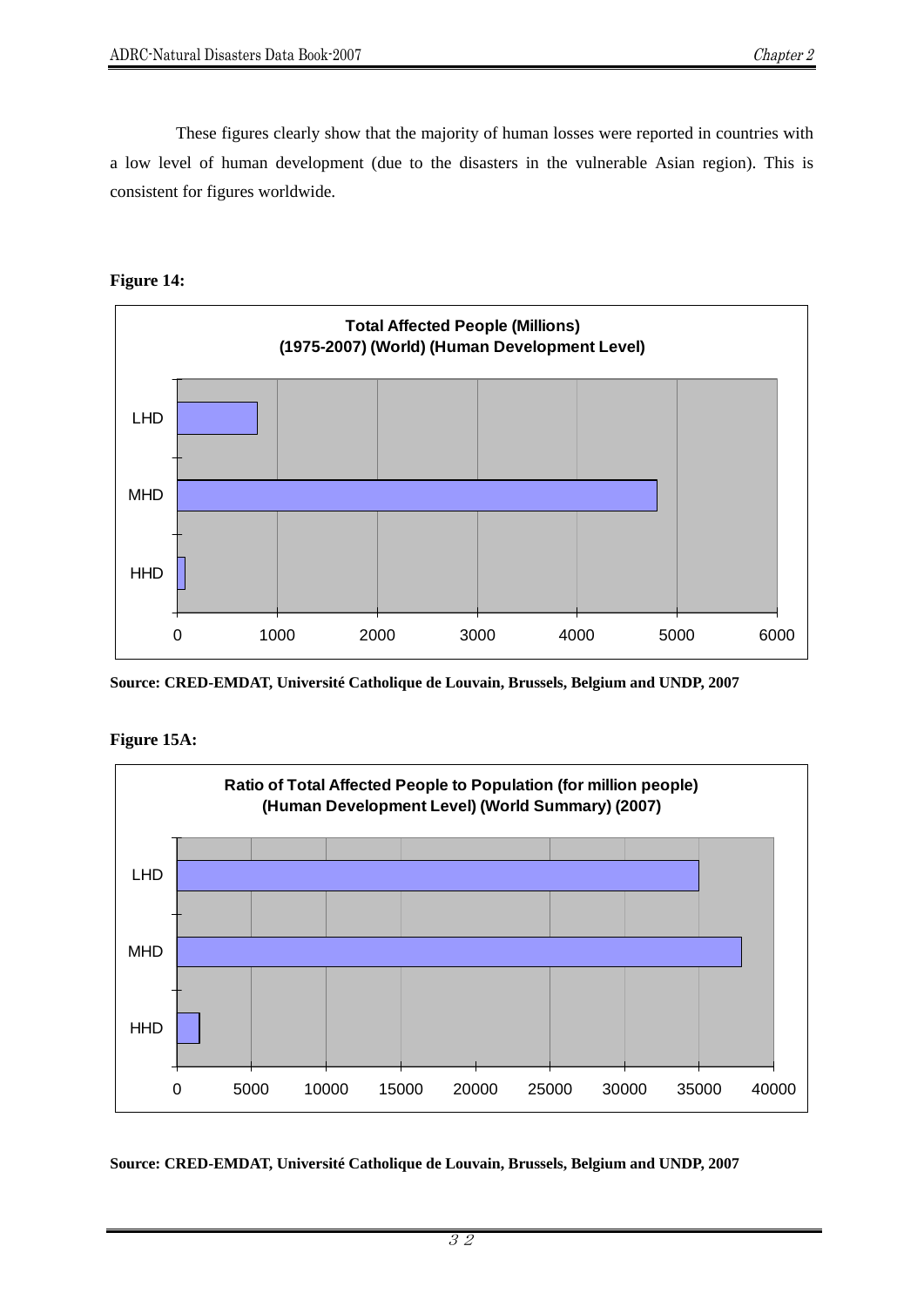### **Figure 15B:**



**Source: CRED-EMDAT, Université Catholique de Louvain, Brussels, Belgium and UNDP, 2007** 

## **Figure 16:**

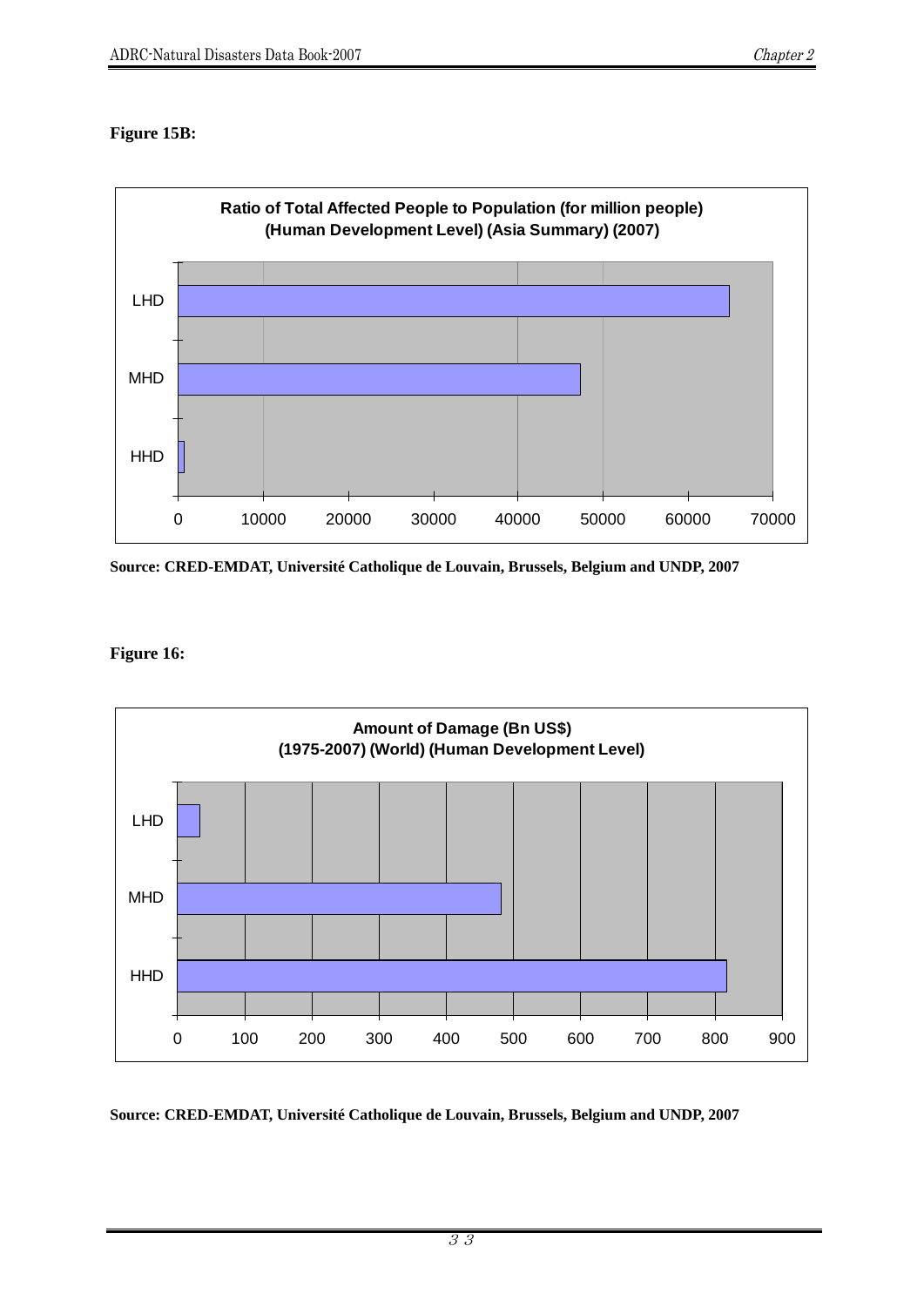#### **Figure 17A:**



**Source: CRED-EMDAT, Université Catholique de Louvain, Brussels, Belgium and UNDP, 2007** 

#### **Figure 17B:**

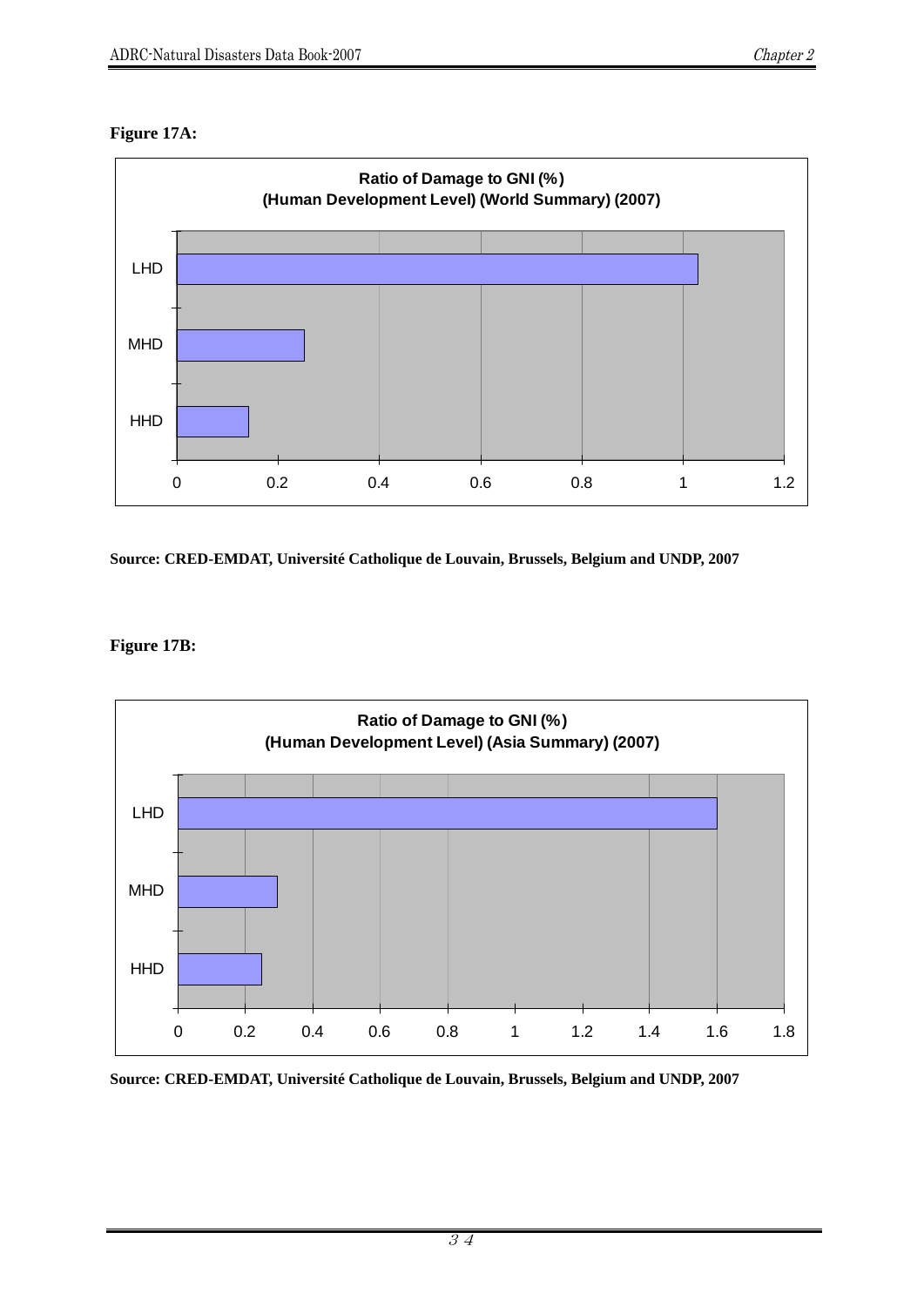$\overline{a}$ 

#### **2.2 Gender Issues and Natural Disaster Impacts**

In addition to what we have seen above with respect to overall human development and the impact of natural disasters, it is also of paramount importance that efforts be made to examine the relationship between gender and impacts of natural disasters. Here we examine the influence of the gender factor in disaster damages through customized Female Human Development Index<sup>1</sup>, which was extracted from the general Human Development Index, in relation to impacts of disasters. Generally speaking, countries with lower female human development (LFHD) tend to have higher ratios of people killed and total affected people to the total population than countries with higher female human development levels (HFHD). The trend is very similar to the trend in general human development.

 Accordingly, as in the previous years, in 2007 both the ratio of the people killed to the total population were high in countries with low and medium Female Human Development indicators due to the earthquakes, floods, and wind storms that struck many countries in Asia, especially the earthquake in Indonesia, floods in China, windstorms and slides in Philippines and flood in India (Figures 18, 19A, and 19B). Moreover, the ratio of total affected people to the total population was high in countries with low and medium female human development, as shown in Figures 20, 21A, and 21B. Further, Figures 22, 23A, and 23B indicate that damage as a proportion of GNI is also relatively high in the low and medium female human development countries, although the amounts of actual damage are higher in high female human development countries. These figures highlight the importance of gender-related planning and mitigation strategies and approaches in the field of disaster management, especially in countries with relatively low human development levels.

Gender powerfully shapes the human response to disasters, both directly and indirectly. Studies have shown that women are hit hard by the social impacts of disasters, suggesting that women should play a major role in post-disaster activities if proper integration of gender issues and disaster management is achieved. The reality is that women are always identified as active and resourceful disaster respondents, but are often regarded as helpless victims. Since disaster mitigation and risk management activities should be incorporated into development strategies, it is imperative to prevent gender bias and ensure women's participation in the field of development.

<sup>1</sup> The name Female Human Development Index purely suggests the importance of the gender factor in disaster damages. This term is used only for this explanation purpose and we are not contradicting any other terms used by other agencies in this regard.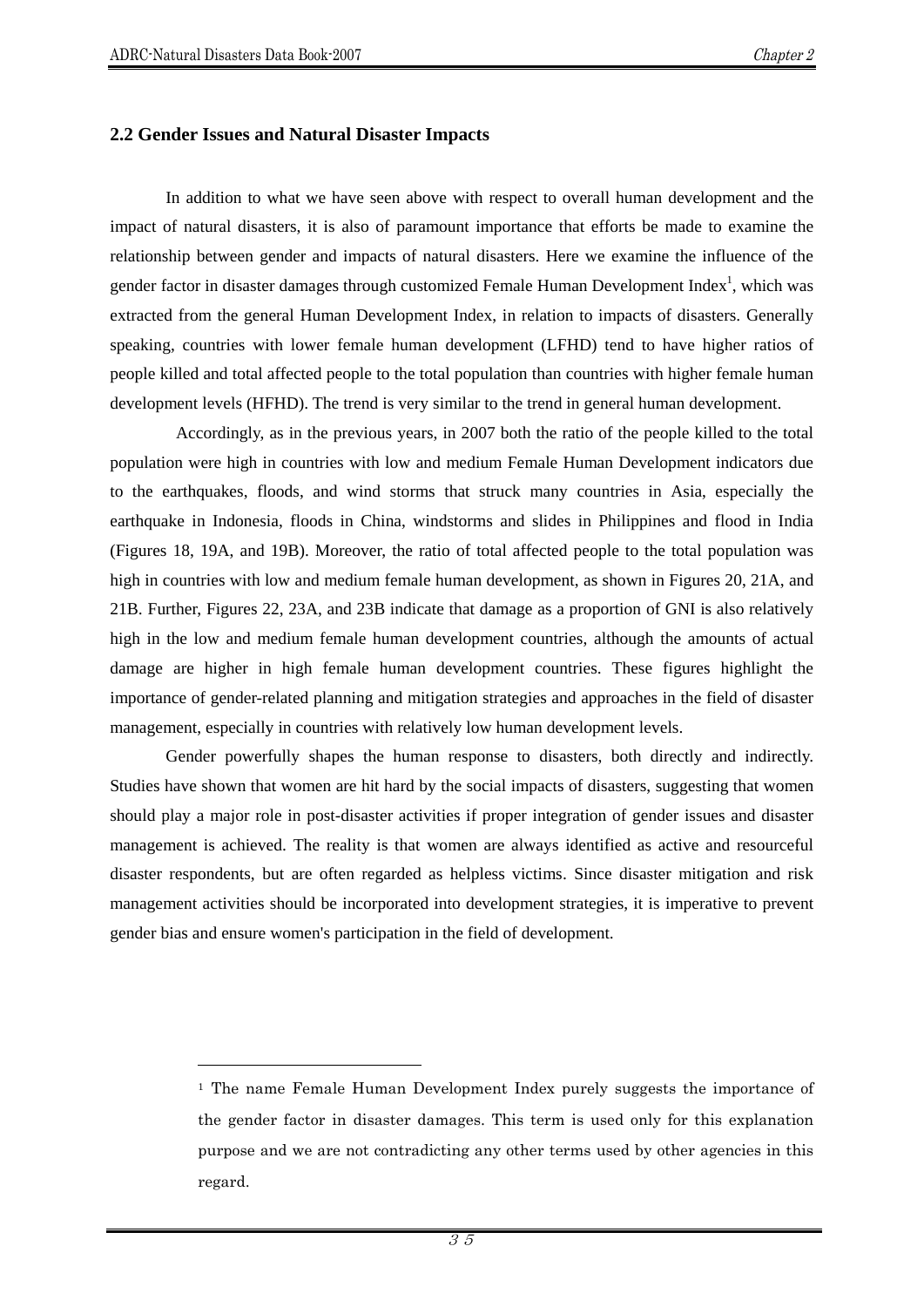## **Figure 18:**



**Source: CRED-EMDAT, Université Catholique de Louvain, Brussels, Belgium and UNDP, 2007** 

#### **Figure 19A:**

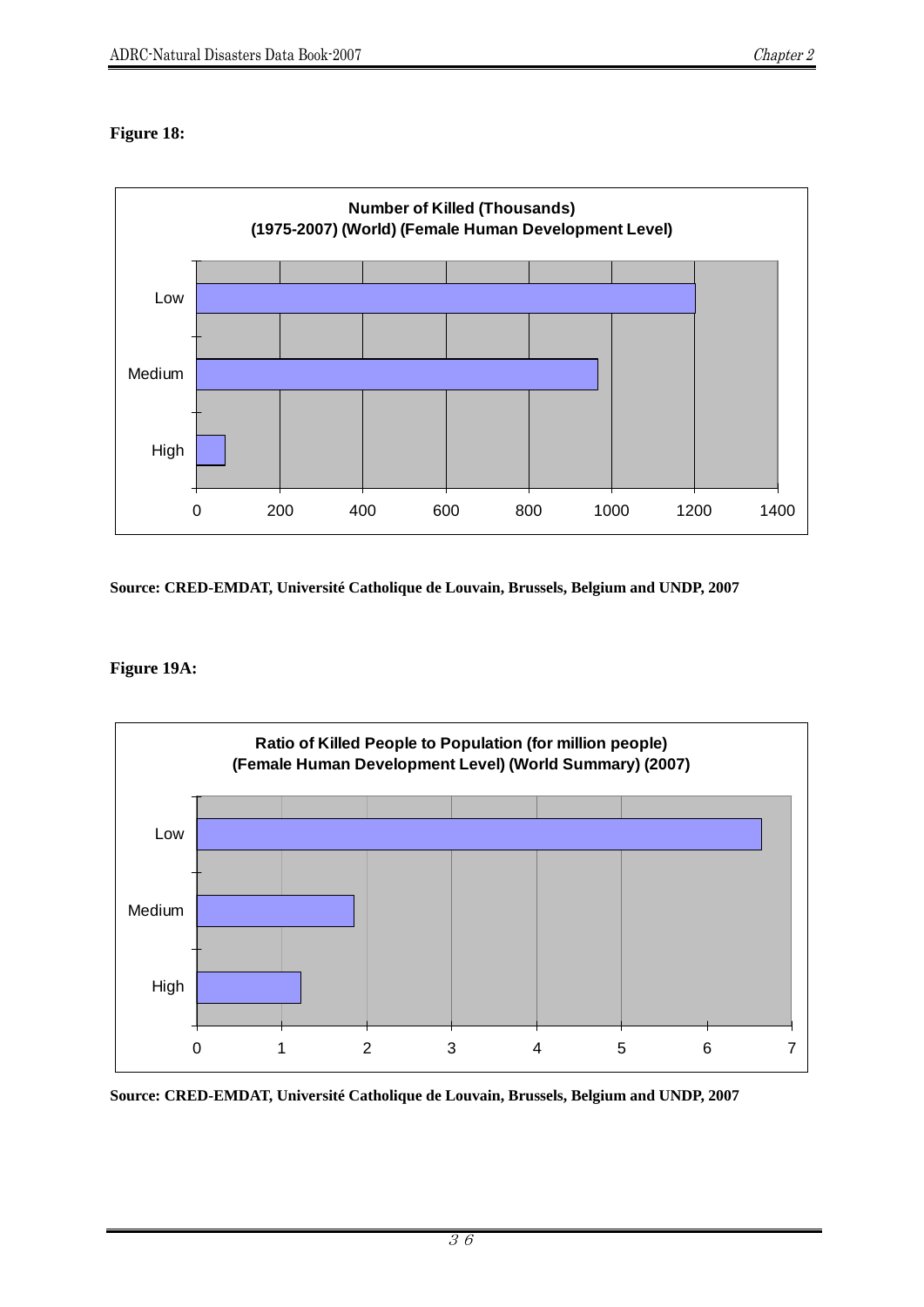#### **Figure 19B:**



**Source: CRED-EMDAT, Université Catholique de Louvain, Brussels, Belgium and UNDP, 2007** 

The above figures also indicate that the majority of human losses, both on a global and regional level, were sustained in countries with low and medium levels of female human development. This is attributed to the impact of disasters in vulnerable regions of Asia-Pacific and Africa.



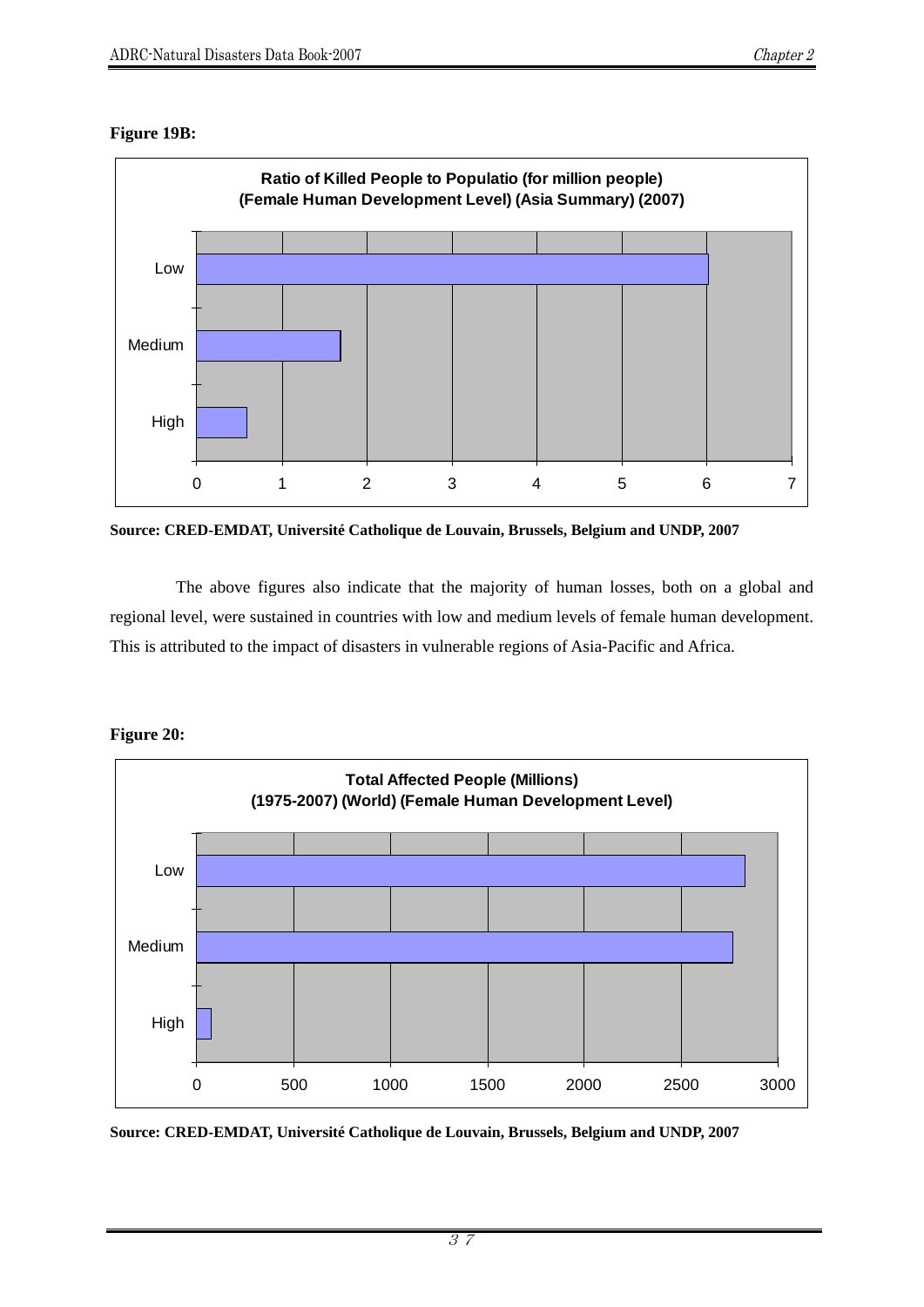# **Figure 21A:**



**Source: CRED-EMDAT, Université Catholique de Louvain, Brussels, Belgium and UNDP, 2007** 

#### **Figure 21B:**

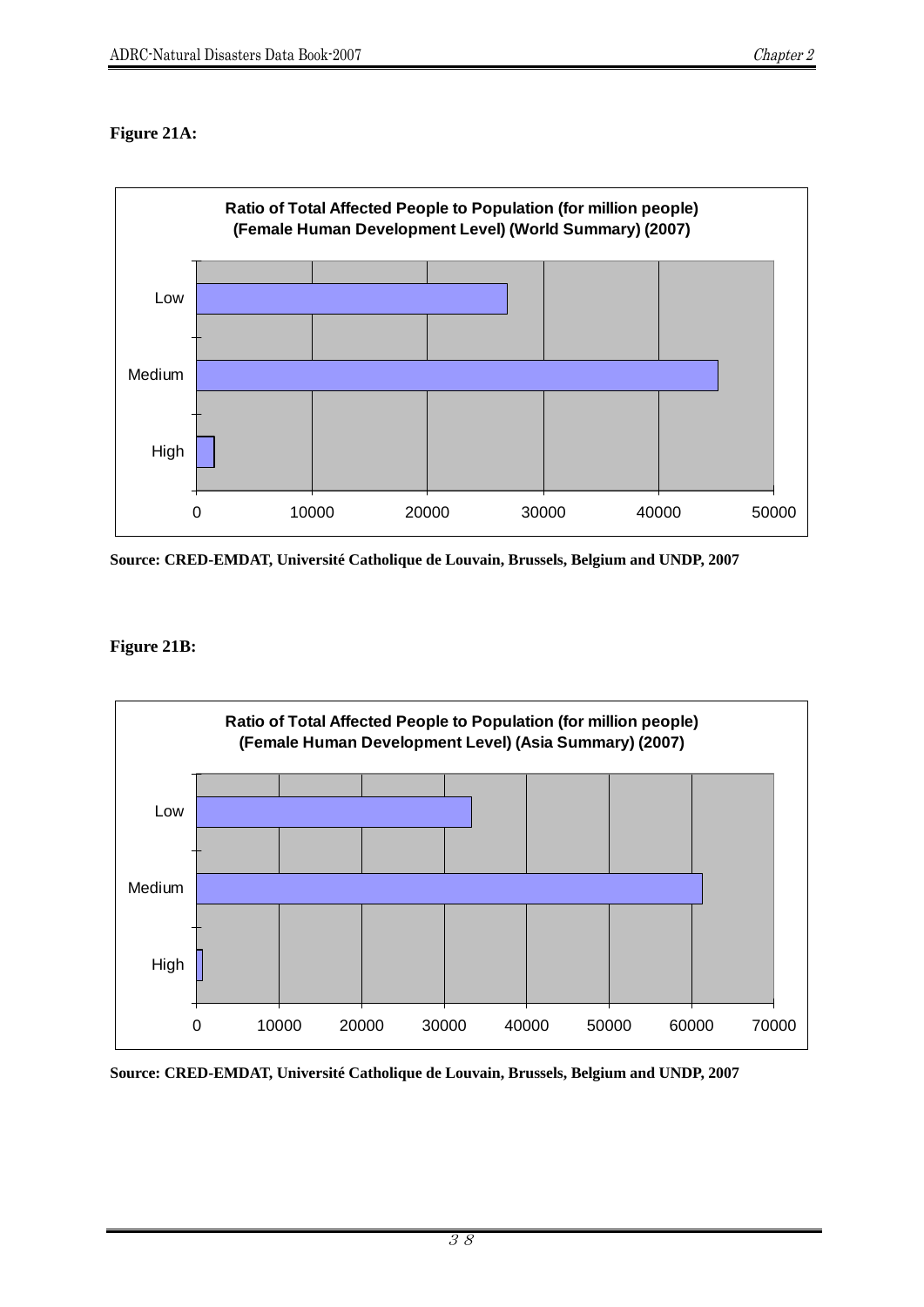## **Figure 22:**



**Source: CRED-EMDAT, Université Catholique de Louvain, Brussels, Belgium and UNDP, 2007** 

#### **Figure 23A:**

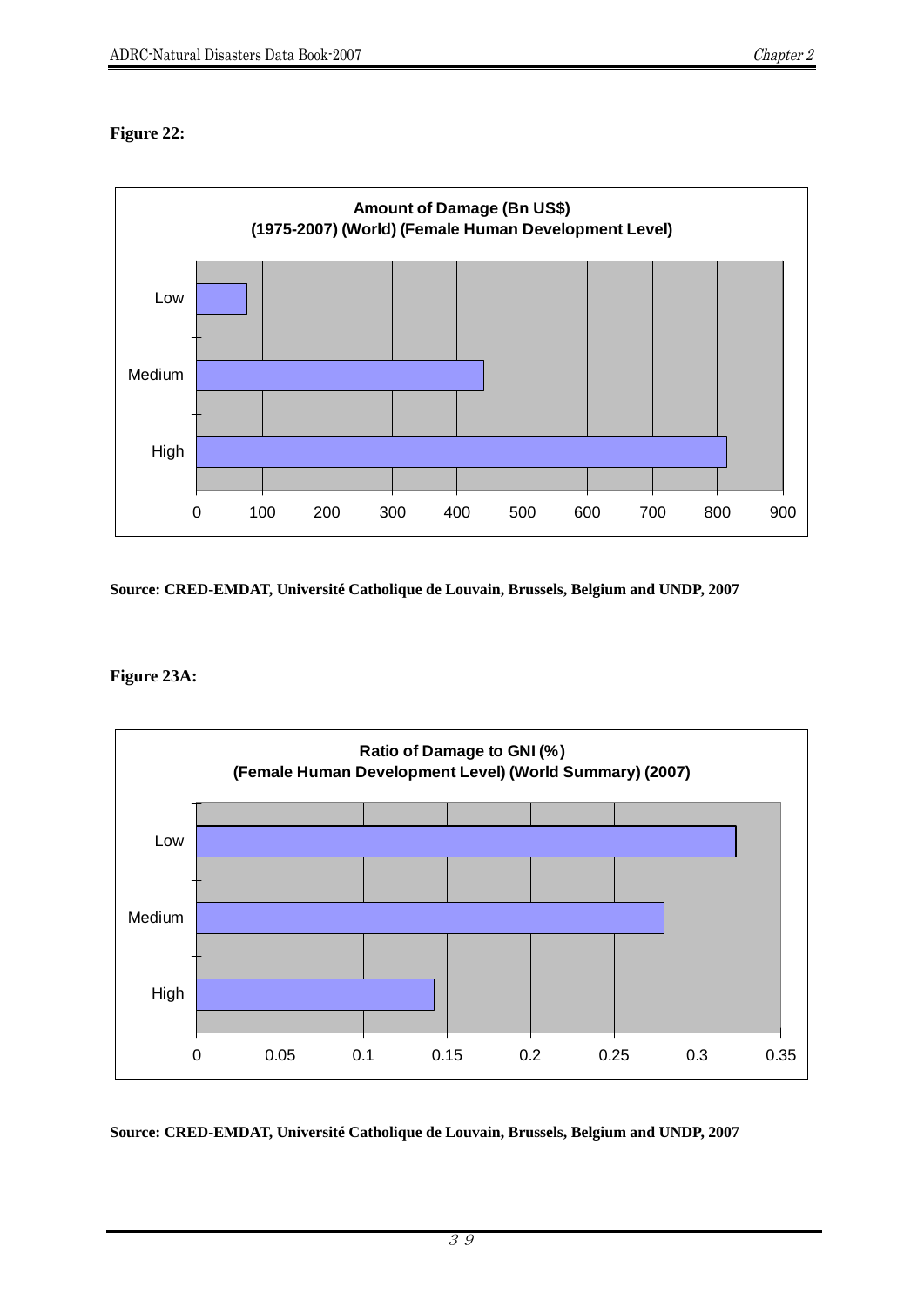## **Figure 23B:**

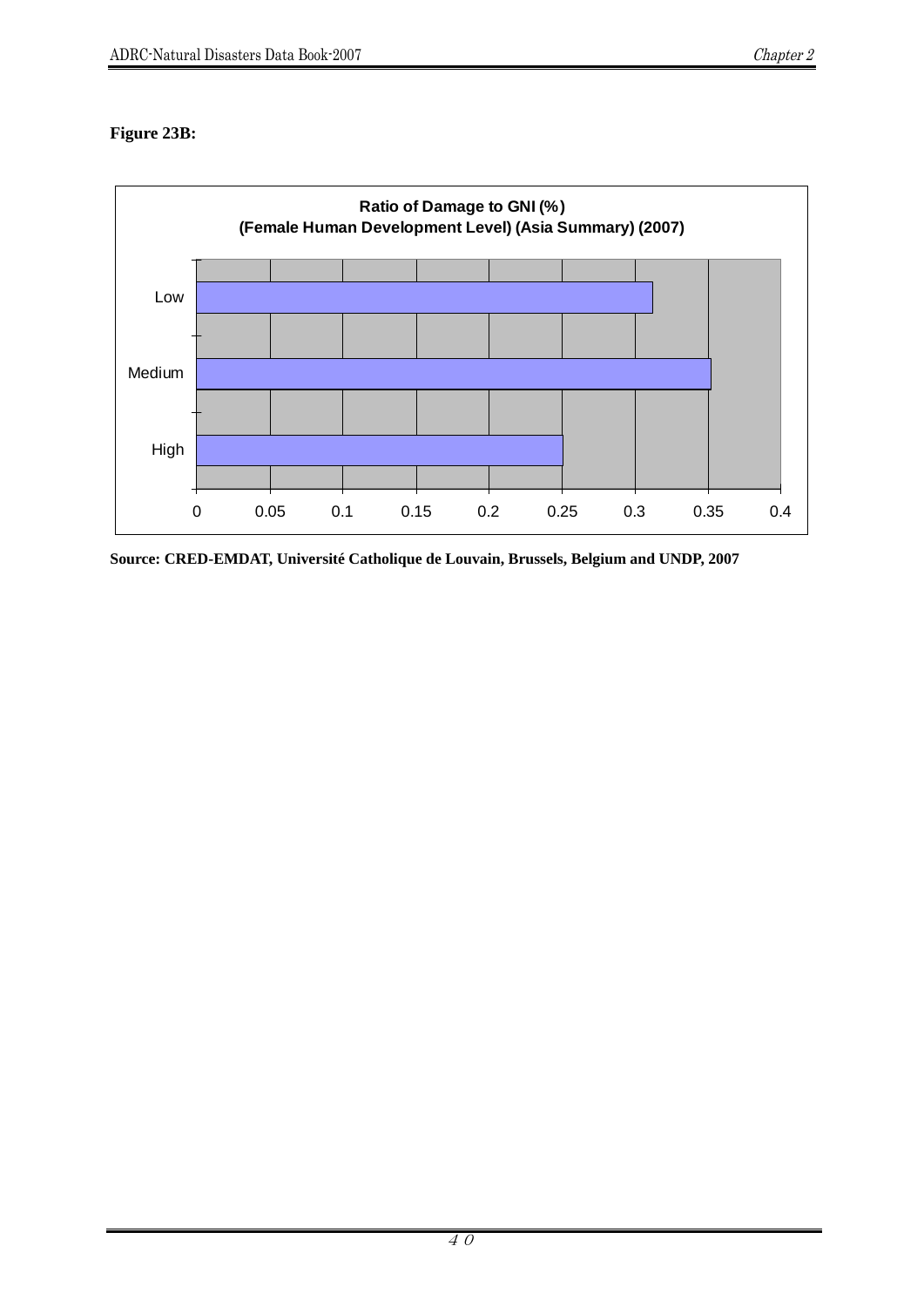#### **2.3 The Economics of Natural Disasters**

This section focuses on income levels as they relate to disaster impacts, based on the disaster trends in 2007. A country's income level is determined by its per capita GNI and is analyzed here in relation to the disaster statistics. The figures below (24 to 29B) show this relationship and once again indicate that the majority of human losses and affected people are reported in low and lower middle income countries. Although this could be attributed to the impacts of earthquake, windstorms and slides and flooding in the low-income and less developed Asian countries in 2007, the statistics are consistent with the longer-term trends. Figures 24, 26, and 28 show the global trends in the number of people killed, the total affected, and the amount of damage sustained, respectively, by income level for the period 1975-2007. Further, figures marked A and B show the ratio of these characteristics to the total population for the world (A) and Asia (B) in 2007.

Generally, though the real economic losses from disasters are higher in high-income countries due to their developed infrastructural framework and economic establishments that have accumulated social capital, disaster-related losses are more substantial in developing and lower-income countries, especially when viewed as a proportion of the GNIs of those countries. When human losses and suffering are considered, the low and lower middle income countries suffer greatly, as is further shown in the figures below. This firmly emphasizes the need for a holistic disaster management approach that gives due consideration to a country's disaster vulnerability, the impact and extent of disaster-related damage, and the impact of disasters on human development and the economy. This is clearly shown in Figures 28, 29A, and 29B.

The socio-economic impacts of disasters vary by the type of disaster, the disaster period (length), and the post-disaster recovery period. A country's income level plays a crucial role in determining how long it will take for a community to recover from a disaster. In addition, the national income level and magnitude of the socio-economic impacts of a disaster are proportionally related, and the ratio of such impacts to the country's GNI demonstrates the negative effects of disasters upon low and lower middle income countries. This explains the shapes of Figures 24 to 29B, as the ratio of human and economic losses to the total population and income level (GNI) is high in the low-income countries and low in the high-income countries. The disasters that have occurred in the Asian countries of India, Bangladesh, and China, and in some countries in Africa, have contributed significantly to this trend. The disasters that occurred in the USA, Japan, Australia and Europe contributed to the heavy damage sustained in the high-income countries, in proportion to their high GNIs. The figures below show these trends for the world and the Asian region.

**Note: LI:** Lower Income, **LMI:** Lower Middle Income, **UMI:** Upper Middle Income and **HI:** High Income. Please see the Note 3 in the page (ii) for further details of this classification.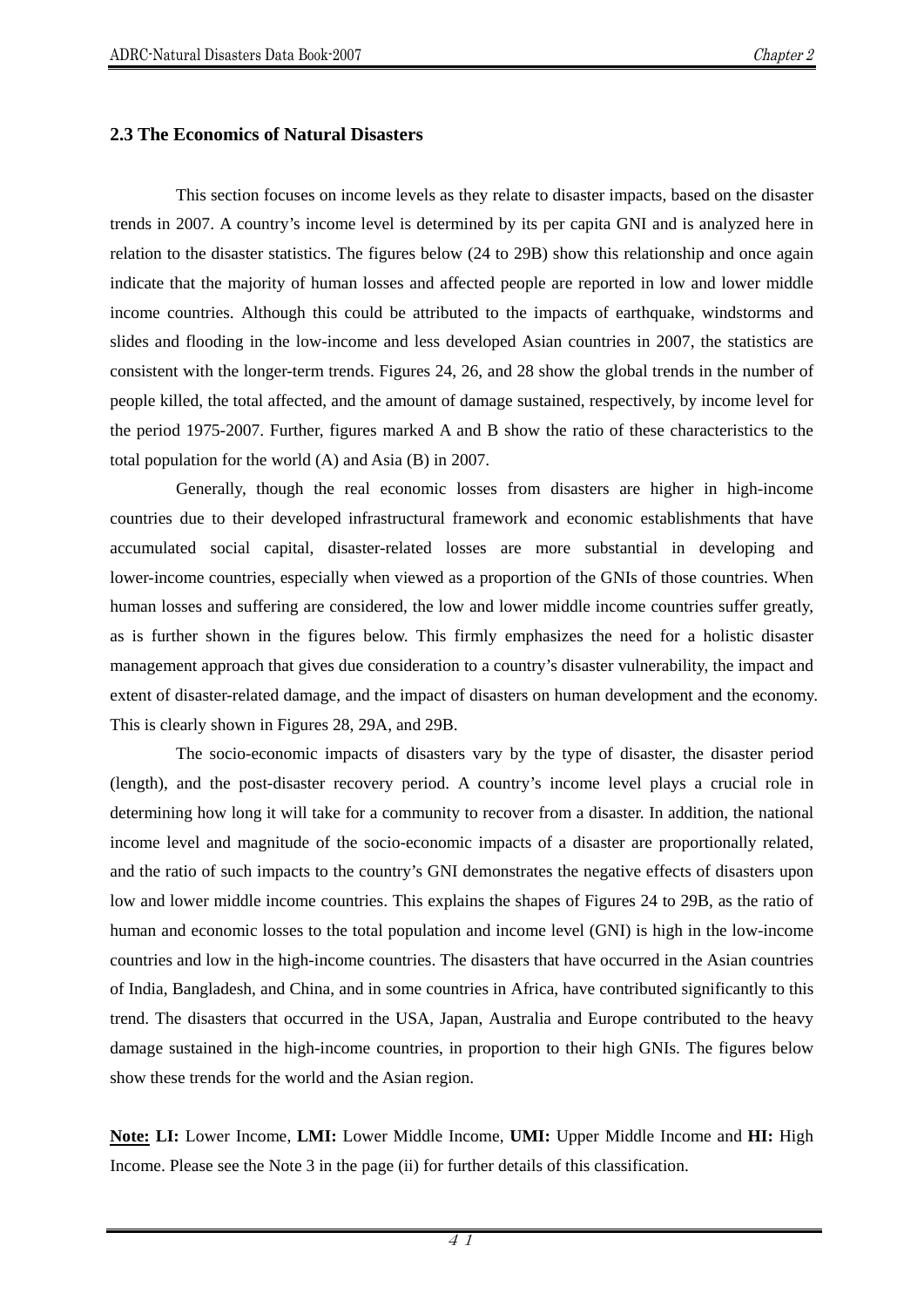# **Figure 24:**



**Source: CRED-EMDAT, Université Catholique de Louvain, Brussels, Belgium and World Bank, 2007** 

#### **Figure 25A:**

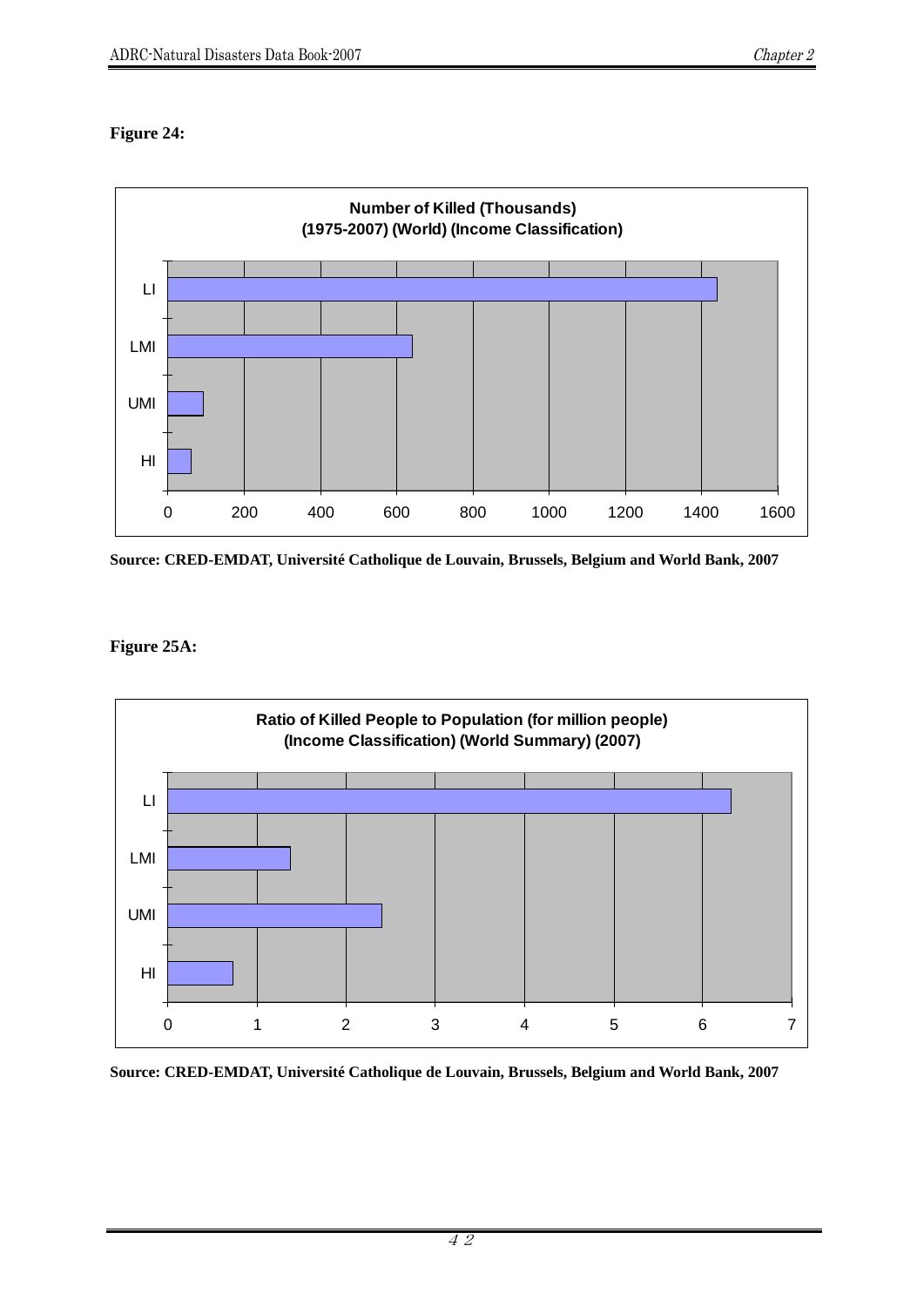### **Figure 25B:**



**Source: CRED-EMDAT, Université Catholique de Louvain, Brussels, Belgium and World Bank, 2007** 

**Figure 26:** 

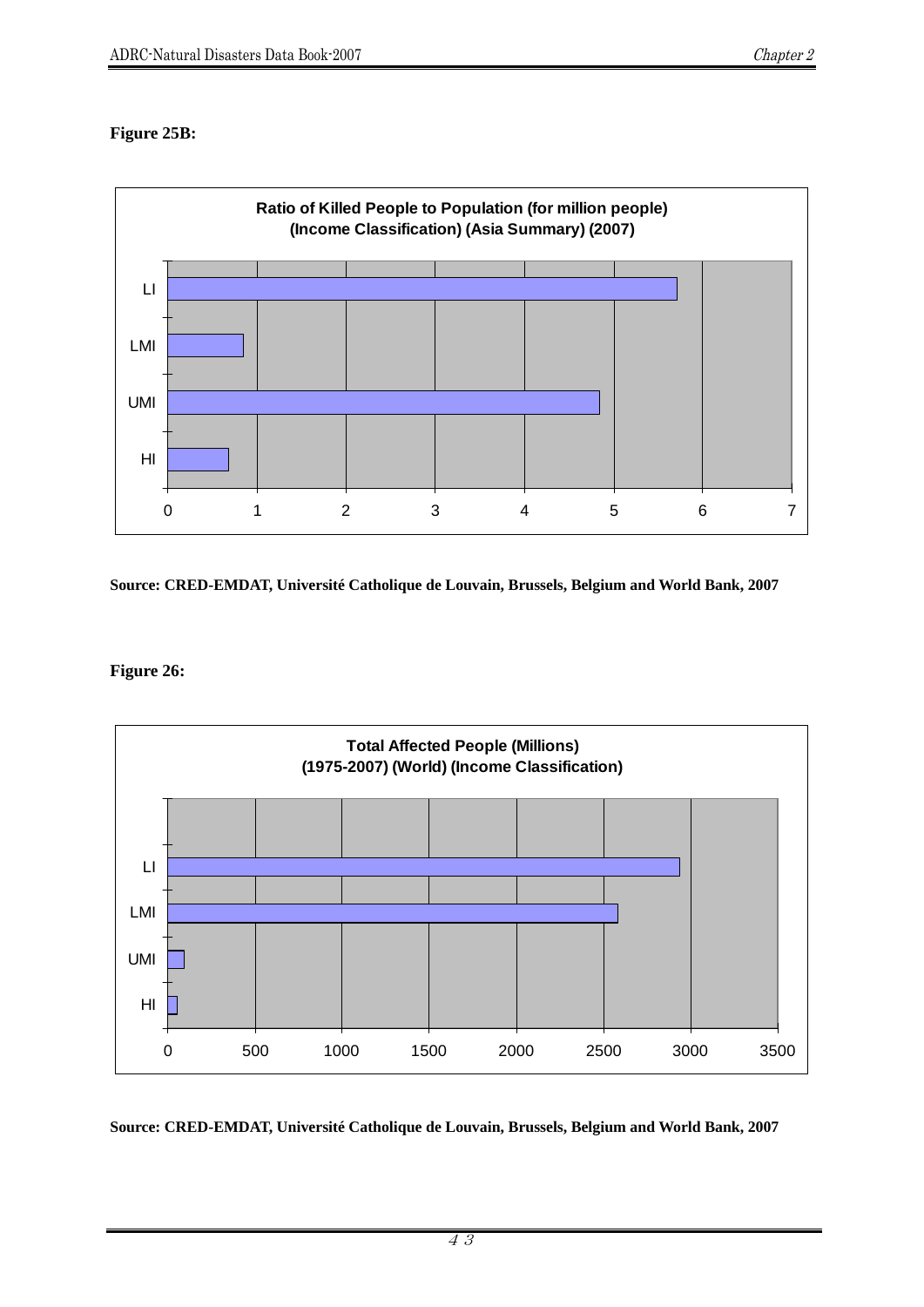# **Figure 27A:**



**Source: CRED-EMDAT, Université Catholique de Louvain, Brussels, Belgium and World Bank, 2007** 

#### **Figure 27B:**

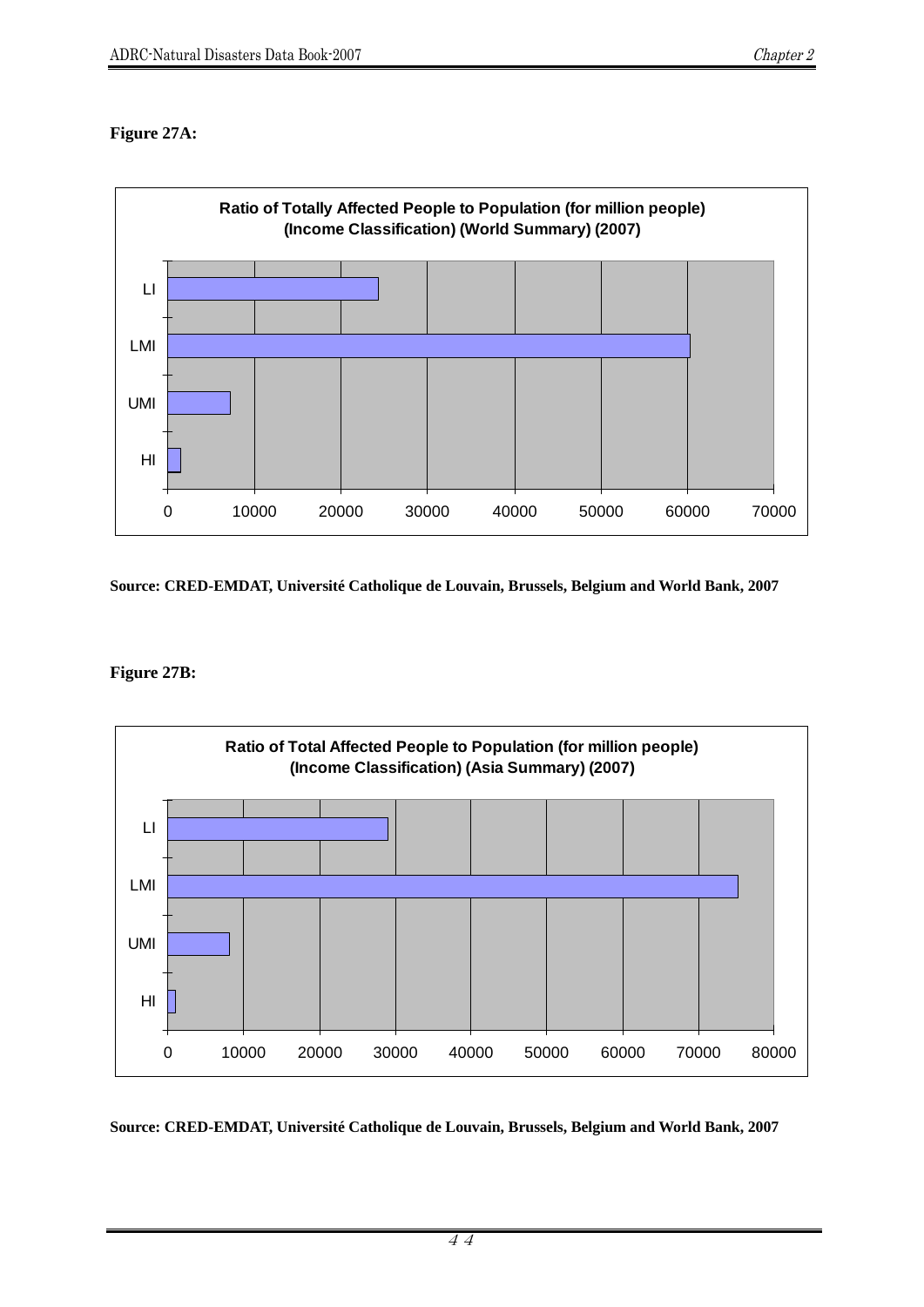## **Figure 28:**



**Source: CRED-EMDAT, Université Catholique de Louvain, Brussels, Belgium and World Bank, 2007** 

#### **Figure 29A:**

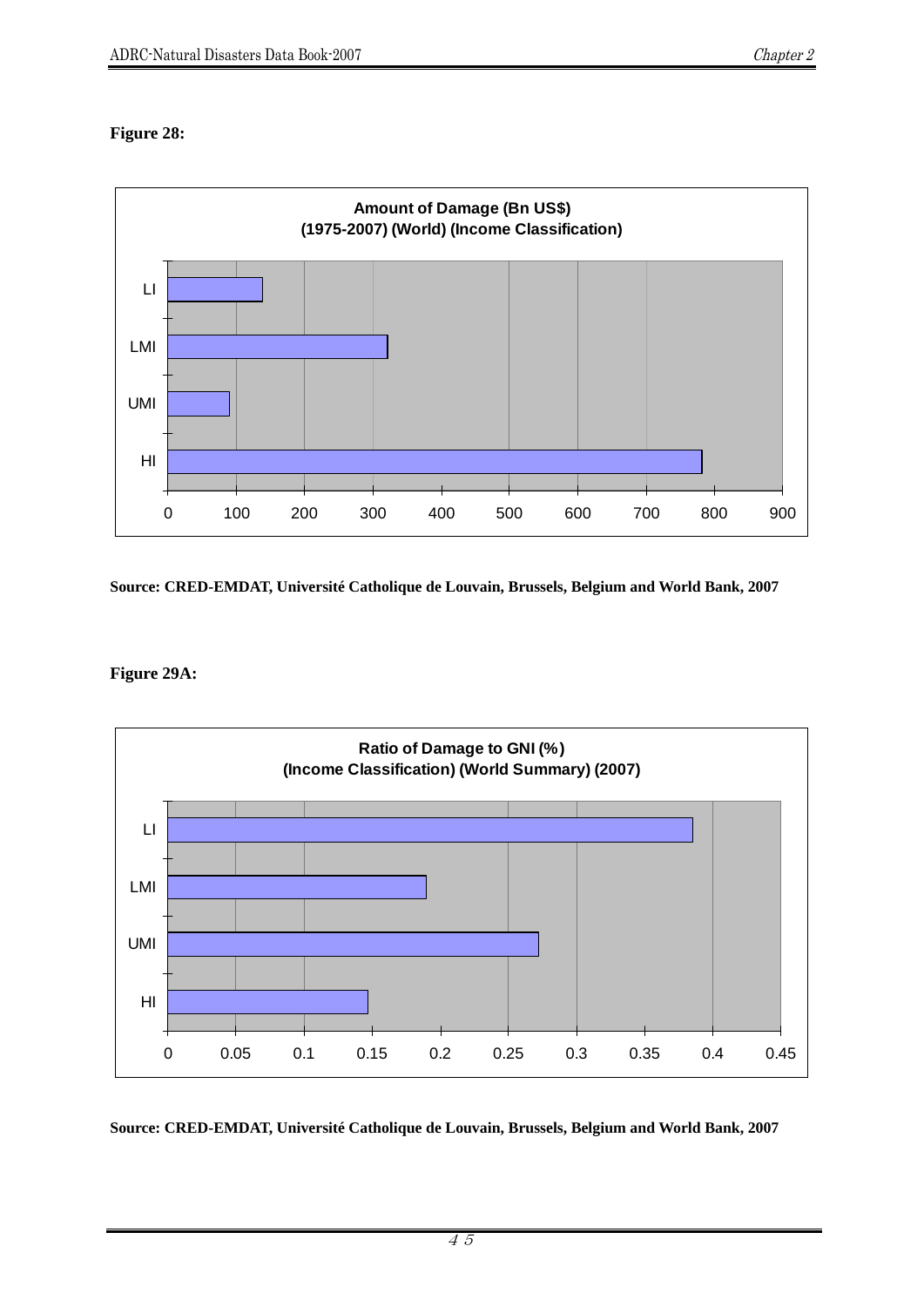## **Figure 29B:**



**Source: CRED-EMDAT, Université Catholique de Louvain, Brussels, Belgium and World Bank, 2007** 

Figure 28 shows the actual amount of damage sustained by countries with different income levels. Figures 29A and 29B depict the ratio of damage to GNI by income level. Clearly, the ratio of damage to GNI is high in the low income countries, mainly due to the various disasters that have occurred in the most vulnerable countries. In Asia, this ratio is high in the low and lower middle income countries, primarily due to the earthquakes, typhoons, and floods experienced by India, Bangladesh, Sri Lanka, and China and Indonesia respectively. These trends are in consistent with long-term trends and those in previous years.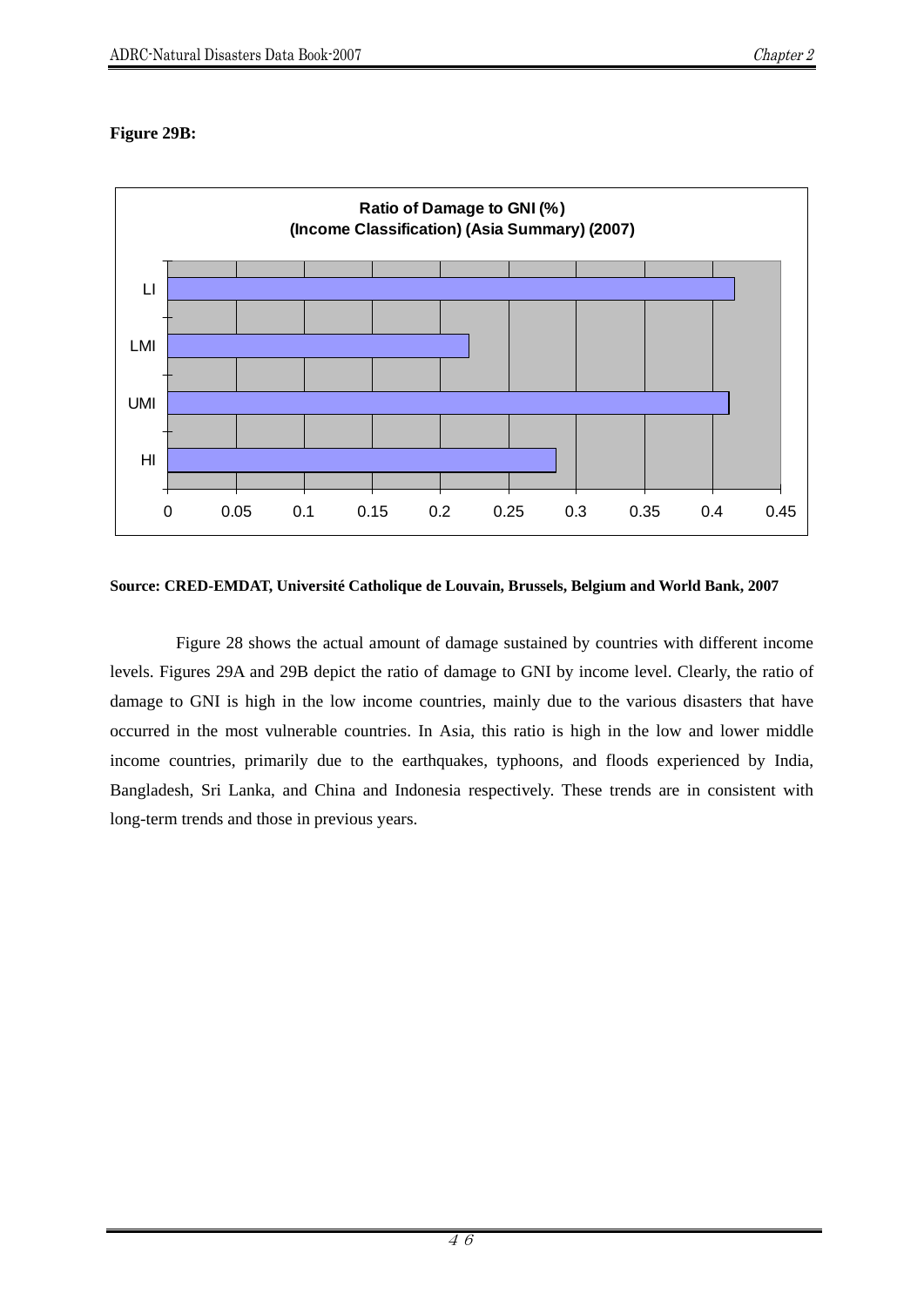#### **2.4 Disaster Classifications and the Impact of Development Characteristics**

In this section, we have classified disasters into geo-physical, hydro-meteorological, and other disasters for the meaningful analytical purpose. Earthquakes, volcanic eruptions, earthquake-induced tsunamis, and landslides are categorized as geo-physical disasters, while wind storms, floods, extreme temperatures, droughts, and heavy rain-induced landslides are categorized as hydro-meteorological disasters. All other disasters, including famines and epidemics, are included in the "other" category. The tables below show the disaster classifications and their impact on development for the period 1975-2007. Tables 10A, 10B, 11A, and 11B show the disaster classifications by region and vice versa. Similarly, Tables 12A, 12B, 13A, and 13B show the disaster classification by income classification and vice versa. Finally, Tables 14A, 14B, 15A, and 15B show the disaster patterns by human development level.

These tables make it clear that hydro-meteorological disasters produce the largest numbers of total affected people in Asia, while geo-physical disasters produce the largest numbers of people killed. The region is vulnerable to both types of disasters due to its geographical position and socio-economic characteristics. Africa is more vulnerable to hydro-meteorological disasters, as it is prone to prolonged droughts. The Americas, Asia, Oceania and Europe regions sustain most of their economic damage from hydro-meteorological disasters, with high-income countries like the US, Japan, and the EU countries and Australia in Oceania facing heavy losses caused by wind storms, floods, and extreme temperatures.

So far the heaviest damage in Asia was caused by Japan's 1995 Great Hanshin-Awaji Earthquake and the 2004 Indian Ocean Tsunami. Last year (2006), the economic damages and human sufferings were also from floods in China and earthquake in Indonesia. But this year (2007) the economic damages are from Japan Niigata earthquake and floods in Europe and China, and the human sufferings are mainly from windstorms and floods from China, India and Bangladesh.

Low income and lower middle income countries tend to be most vulnerable to hydro-meteorological disasters, but also moderately vulnerable to geo-physical disasters. Low and medium human development countries follow the same trend. Since hydro-meteorological disasters tend to be annual events, they cause much more damage to the low and medium human development countries than geo-physical disasters. This year's (2007) trend is consistent with previous years' and long-term trend, thus indicating the vulnerability of the regions to both geo-physical and hydro-meteorological disasters. The following tables clearly show these trends by region, human development level, and income level. Once again, the facts underscore the need to integrate disaster reduction strategies and human development efforts, and the need for governments to take note of this important concept and ensure its inclusion in their policy frameworks.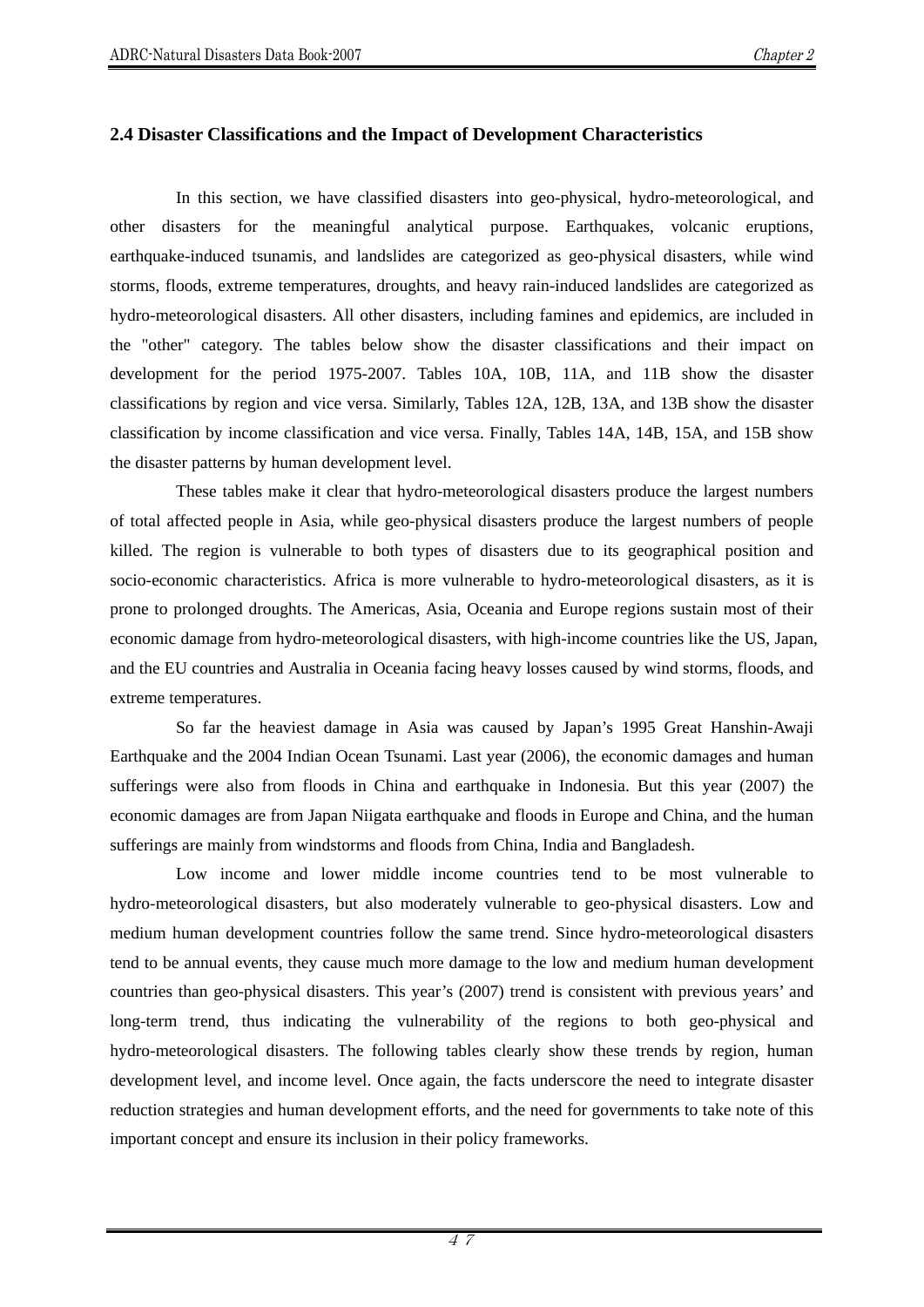| <b>Dis Classification</b> | <b>Continent</b> | Count<br>Οf<br><b>DisNo</b> | Sum of<br><b>Killed</b> | <b>Sum of TotAff</b> | Sum of<br>Damage US\$<br>(000s) |
|---------------------------|------------------|-----------------------------|-------------------------|----------------------|---------------------------------|
| Geo Phy Dis               | Africa           | 74                          | 9,200                   | 2,089,689            | 8,755,608                       |
|                           | Americas         | 220                         | 67,127                  | 13,783,567           | 58,749,032                      |
|                           | Asia             | 498                         | 791,330                 | 79,818,281           | 272,606,686                     |
|                           | Europe           | 176                         | 8,726                   | 2,849,502            | 34,424,376                      |
|                           | Oceania          | 104                         | 3,029                   | 321,360              | 2,907,400                       |
| <b>Geo Phy Dis Total</b>  |                  | 1,072                       | 879,412                 | 98,862,399           | 377,443,102                     |
| <b>Hyd Met Dis</b>        | Africa           | 1,091                       | 581,422                 | 364,750,233          | 10,673,391                      |
|                           | Americas         | 1,697                       | 101,599                 | 148,757,154          | 397,486,695                     |
|                           | Asia             | 2,615                       | 442,921                 | 4,948,700,533        | 302,486,834                     |
|                           | Europe           | 951                         | 45,624                  | 24,550,146           | 188,816,576                     |
|                           | Oceania          | 428                         | 1,729                   | 19,654,846           | 23,677,773                      |
| <b>Hyd Met Dis Total</b>  |                  | 6,782                       | 1,173,295               | 5,506,412,912        | 923,141,269                     |
| <b>Others</b>             | Africa           | 695                         | 122,721                 | 42,816,468           | 102,430                         |
|                           | Americas         | 175                         | 14,514                  | 3,774,604            | 8,200,700                       |
|                           | Asia             | 325                         | 46,938                  | 19,114,137           | 19,240,824                      |
|                           | Europe           | 120                         | 1,037                   | 4,534,464            | 4,066,853                       |
|                           | Oceania          | 38                          | 402                     | 80,799               | 1,162,006                       |
| <b>Others Total</b>       |                  | 1,353                       | 185,612                 | 70,320,472           | 32,772,813                      |
| <b>Grand Total</b>        |                  | 9,207                       | 2,238,319               | 5,675,595,783        | 1,333,357,184                   |

| Table 10A: 1975-2007 Disasters and Impacts by Disaster Classification and Region |  |  |  |
|----------------------------------------------------------------------------------|--|--|--|
|                                                                                  |  |  |  |

| Table 10B: 1975-2007 Disasters and Impacts by Disaster Classification and Region (Percentages) |  |  |  |
|------------------------------------------------------------------------------------------------|--|--|--|
|------------------------------------------------------------------------------------------------|--|--|--|

| <b>Dis Classification</b> | <b>Continent</b> | Count<br>Οf<br><b>DisNo</b> | Sum of<br><b>Killed</b> | <b>Sum of TotAff</b> | Sum of<br>Damage US\$<br>(000s) |
|---------------------------|------------------|-----------------------------|-------------------------|----------------------|---------------------------------|
| Geo Phy Dis               | Africa           | 0.80%                       | 0.41%                   | 0.04%                | 0.66%                           |
|                           | Americas         | 2.39%                       | 3.00%                   | 0.24%                | 4.41%                           |
|                           | Asia             | 5.41%                       | 35.35%                  | 1.41%                | 20.45%                          |
|                           | Europe           | 1.91%                       | 0.39%                   | 0.05%                | 2.58%                           |
|                           | Oceania          | 1.13%                       | 0.14%                   | 0.01%                | 0.22%                           |
| <b>Geo Phy Dis Total</b>  |                  | 11.64%                      | 39.29%                  | 1.74%                | 28.31%                          |
| Hyd Met Dis               | Africa           | 11.85%                      | 25.98%                  | 6.43%                | 0.80%                           |
|                           | Americas         | 18.43%                      | 4.54%                   | 2.62%                | 29.81%                          |
|                           | Asia             | 28.40%                      | 19.79%                  | 87.19%               | 22.69%                          |
|                           | Europe           | 10.33%                      | 2.04%                   | 0.43%                | 14.16%                          |
|                           | Oceania          | 4.65%                       | 0.08%                   | 0.35%                | 1.78%                           |
| <b>Hyd Met Dis Total</b>  |                  | 73.66%                      | 52.42%                  | 97.02%               | 69.23%                          |
| <b>Others</b>             | Africa           | 7.55%                       | 5.48%                   | 0.75%                | 0.01%                           |
|                           | Americas         | 1.90%                       | 0.65%                   | 0.07%                | 0.62%                           |
|                           | Asia             | 3.53%                       | 2.10%                   | 0.34%                | 1.44%                           |
|                           | Europe           | 1.30%                       | 0.05%                   | 0.08%                | 0.31%                           |
|                           | Oceania          | 0.41%                       | 0.02%                   | 0.00%                | 0.09%                           |
| <b>Others Total</b>       |                  | 14.70%                      | 8.29%                   | 1.24%                | 2.46%                           |
| <b>Grand Total</b>        |                  | 100.00%                     | 100.00%                 | 100.00%              | 100.00%                         |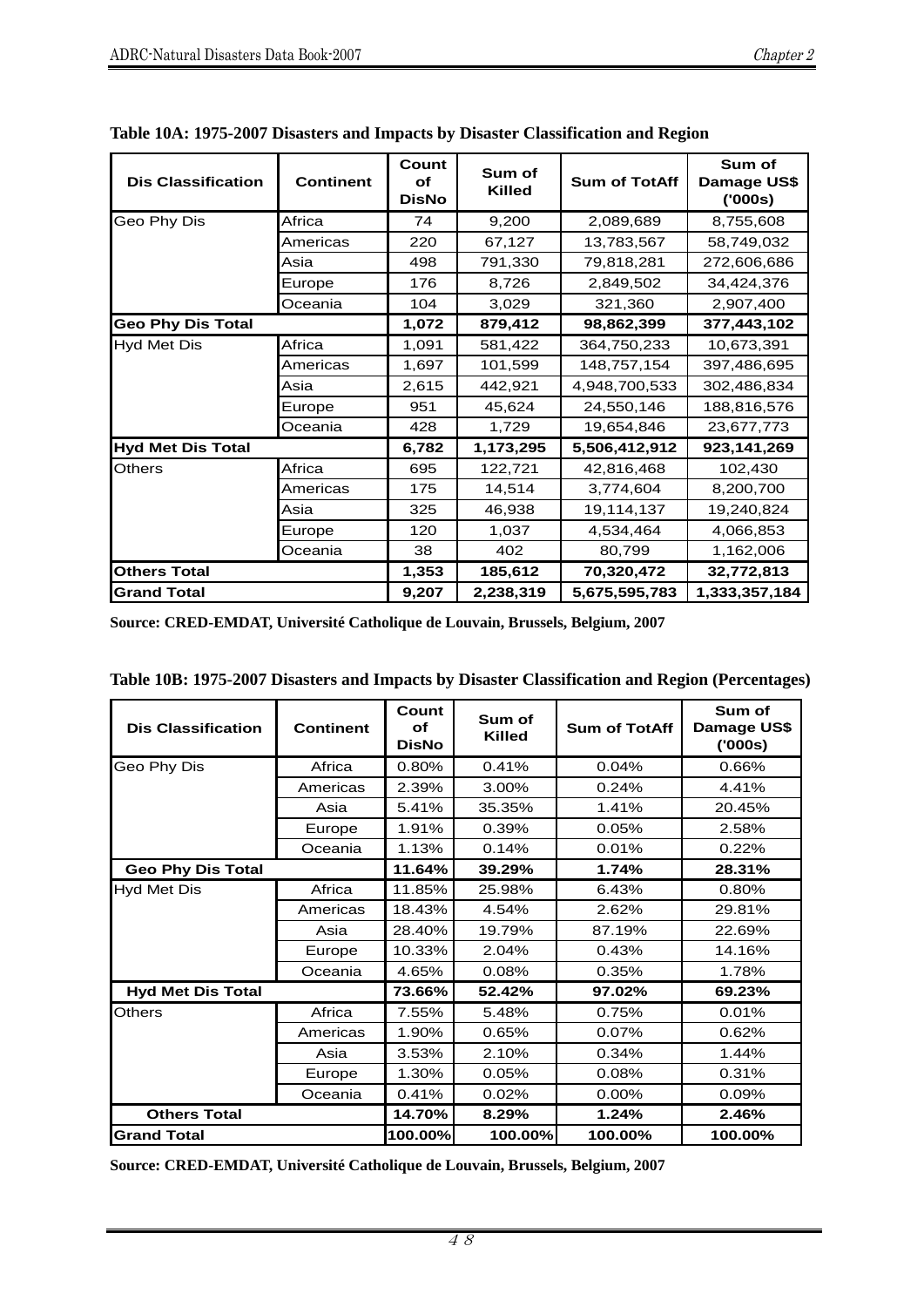| <b>Continent</b>      | Dis<br><b>Classification</b> | Count<br>оf<br><b>DisNo</b> | Sum of<br>Killed | <b>Sum of TotAff</b> | Sum of<br>Damage US\$<br>(000s) |
|-----------------------|------------------------------|-----------------------------|------------------|----------------------|---------------------------------|
| Africa                | Geo Phy Dis                  | 74                          | 9,200            | 2,089,689            | 8,755,608                       |
|                       | Hyd Met Dis                  | 1,091                       | 581,422          | 364,750,233          | 10,673,391                      |
|                       | Others                       | 695                         | 122,721          | 42,816,468           | 102,430                         |
| <b>Africa Total</b>   |                              | 1,860                       | 713,343          | 409,656,390          | 19,531,429                      |
| Americas              | Geo Phy Dis                  | 220                         | 67,127           | 13,783,567           | 58,749,032                      |
|                       | Hyd Met Dis                  | 1,697                       | 101,599          | 148,757,154          | 397,486,695                     |
|                       | Others                       | 175                         | 14,514           | 3,774,604            | 8,200,700                       |
| <b>Americas Total</b> |                              | 2,092                       | 183,240          | 166,315,325          | 464,436,427                     |
| Asia                  | Geo Phy Dis                  | 498                         | 791,330          | 79,818,281           | 272,606,686                     |
|                       | Hyd Met Dis                  | 2,615                       | 442,921          | 4,948,700,533        | 302,486,834                     |
|                       | Others                       | 325                         | 46,938           | 19,114,137           | 19,240,824                      |
| <b>Asia Total</b>     |                              | 3,438                       | 1,281,189        | 5,047,632,951        | 594,334,344                     |
| Europe                | Geo Phy Dis                  | 176                         | 8,726            | 2,849,502            | 34,424,376                      |
|                       | Hyd Met Dis                  | 951                         | 45,624           | 24,550,146           | 188,816,576                     |
|                       | Others                       | 120                         | 1,037            | 4,534,464            | 4,066,853                       |
| <b>Europe Total</b>   |                              | 1,247                       | 55,387           | 31,934,112           | 227,307,805                     |
| Oceania               | Geo Phy Dis                  | 104                         | 3,029            | 321,360              | 2,907,400                       |
|                       | Hyd Met Dis                  | 428                         | 1,729            | 19,654,846           | 23,677,773                      |
|                       | Others                       | 38                          | 402              | 80,799               | 1,162,006                       |
| <b>Oceania Total</b>  |                              | 570                         | 5,160            | 20,057,005           | 27,747,179                      |
| <b>Grand Total</b>    |                              | 9,207                       | 2,238,319        | 5,675,595,783        | 1,333,357,184                   |

|  |  |  | Table 11A: 1975-2007 Disasters and Impacts by Region and Disaster Classification |
|--|--|--|----------------------------------------------------------------------------------|
|  |  |  |                                                                                  |

| <b>Continent</b>      | <b>Dis</b><br><b>Classification</b> |         | Sum of<br><b>Killed</b> | <b>Sum of TotAff</b> | Sum of<br>Damage US\$<br>(000s) |
|-----------------------|-------------------------------------|---------|-------------------------|----------------------|---------------------------------|
| Africa                | Geo Phy Dis                         | 0.80%   | 0.41%                   | 0.04%                | 0.66%                           |
|                       | Hyd Met Dis                         | 11.85%  | 25.98%                  | 6.43%                | 0.80%                           |
|                       | Others                              | 7.55%   | 5.48%                   | 0.75%                | 0.01%                           |
| <b>Africa Total</b>   |                                     | 20.20%  | 31.87%                  | 7.22%                | 1.46%                           |
| Americas              | Geo Phy Dis                         | 2.39%   | 3.00%                   | 0.24%                | 4.41%                           |
|                       | Hyd Met Dis                         | 18.43%  | 4.54%                   | 2.62%                | 29.81%                          |
|                       | <b>Others</b>                       | 1.90%   | 0.65%                   | 0.07%                | 0.62%                           |
| <b>Americas Total</b> |                                     | 22.72%  | 8.19%                   | 2.93%                | 34.83%                          |
| Asia                  | Geo Phy Dis                         | 5.41%   | 35.35%                  | 1.41%                | 20.45%                          |
|                       | Hyd Met Dis                         | 28.40%  | 19.79%                  | 87.19%               | 22.69%                          |
|                       | <b>Others</b>                       | 3.53%   | 2.10%                   | 0.34%                | 1.44%                           |
| <b>Asia Total</b>     |                                     | 37.34%  | 57.24%                  | 88.94%               | 44.57%                          |
| Europe                | Geo Phy Dis                         | 1.91%   | 0.39%                   | 0.05%                | 2.58%                           |
|                       | <b>Hyd Met Dis</b>                  | 10.33%  | 2.04%                   | 0.43%                | 14.16%                          |
|                       | Others                              | 1.30%   | 0.05%                   | 0.08%                | 0.31%                           |
| <b>Europe Total</b>   |                                     | 13.54%  | 2.47%                   | 0.56%                | 17.05%                          |
| Oceania               | Geo Phy Dis                         | 1.13%   | 0.14%                   | 0.01%                | 0.22%                           |
|                       | Hyd Met Dis                         | 4.65%   | 0.08%                   | 0.35%                | 1.78%                           |
|                       | Others                              | 0.41%   | 0.02%                   | 0.00%                | 0.09%                           |
| <b>Oceania Total</b>  |                                     | 6.19%   | 0.23%                   | 0.35%                | 2.08%                           |
| <b>Grand Total</b>    |                                     | 100.00% | 100.00%                 | 100.00%              | 100.00%                         |

|  |  |  | Table 11B: 1975-2007 Disasters and Impacts by Region and Disaster Classification (Percentages) |
|--|--|--|------------------------------------------------------------------------------------------------|
|--|--|--|------------------------------------------------------------------------------------------------|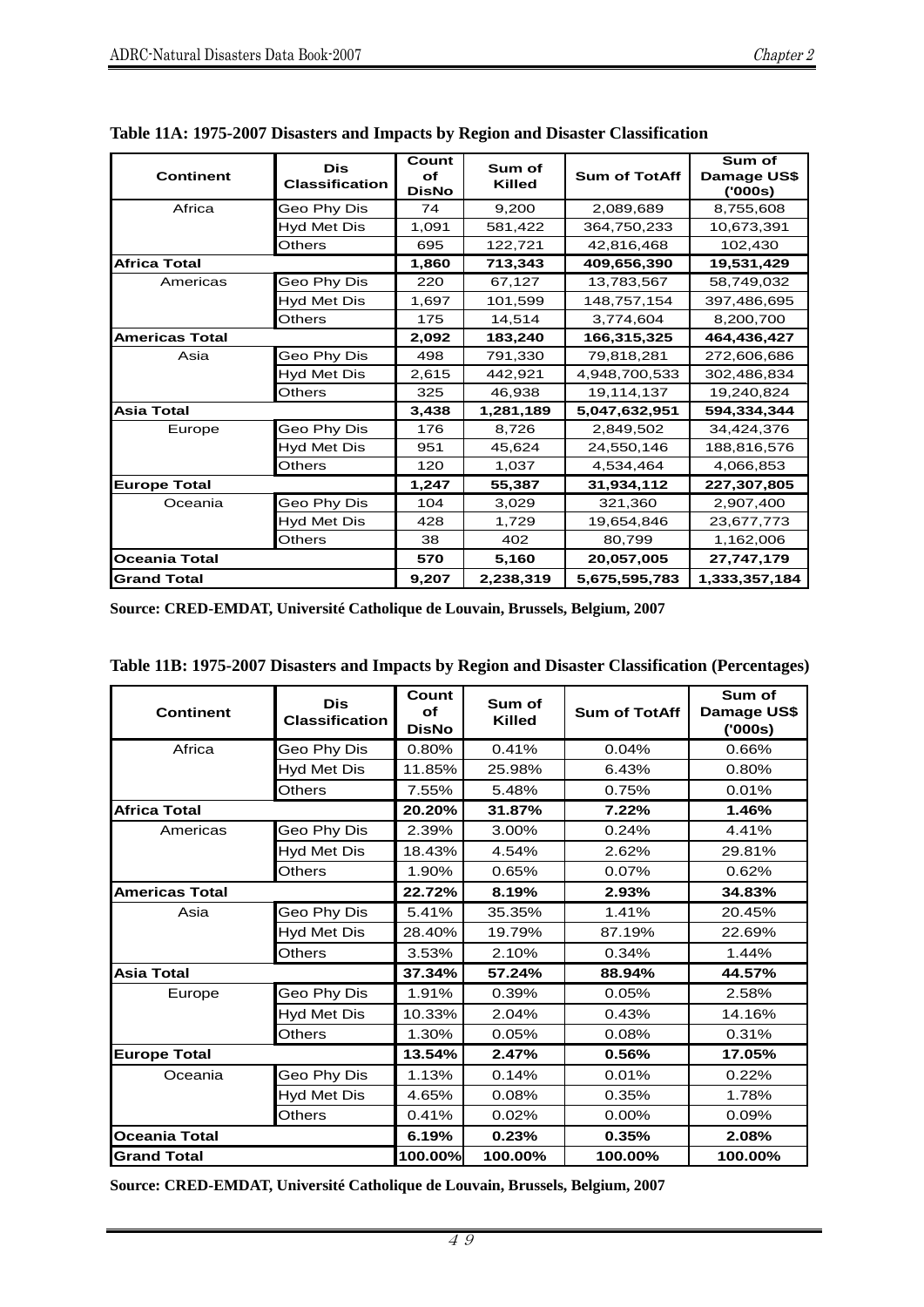| <b>Dis Classification</b> | Income class | Count<br>οf<br><b>DisNo</b> | Sum of<br><b>Killed</b> | <b>Sum of TotAff</b> | Sum of<br>Damage US\$<br>(000s) |
|---------------------------|--------------|-----------------------------|-------------------------|----------------------|---------------------------------|
| Geo Phy Dis               | HI           | 178                         | 10,614                  | 6,130,349            | 260,369,421                     |
|                           | LI           | 290                         | 347,561                 | 55,099,931           | 44,648,509                      |
|                           | LMI          | 470                         | 485,119                 | 32,754,697           | 47,205,612                      |
|                           | <b>UMI</b>   | 134                         | 36,118                  | 4,877,422            | 25,219,560                      |
| <b>Geo Phy Dis Total</b>  |              | 1,072                       | 879,412                 | 98,862,399           | 377,443,102                     |
| <b>Hyd Met Dis</b>        | HI           | 1,591                       | 51,801                  | 45,354,123           | 509,725,203                     |
|                           | Ħ            | 2,237                       | 927,905                 | 2,823,455,317        | 74,566,865                      |
|                           | LMI          | 2,092                       | 138,276                 | 2,544,175,538        | 274,238,872                     |
|                           | UMI          | 862                         | 55,313                  | 93,427,934           | 64,610,329                      |
| <b>Hyd Met Dis Total</b>  |              | 6,782                       | 1,173,295               | 5,506,412,912        | 923,141,269                     |
| <b>Others</b>             | HI           | 161                         | 694                     | 3,341,777            | 12,241,206                      |
|                           | Ħ            | 870                         | 165,542                 | 59,150,208           | 19,263,829                      |
|                           | LMI          | 228                         | 16,919                  | 6,871,814            | 650,528                         |
|                           | <b>UMI</b>   | 94                          | 2,457                   | 956,673              | 617,250                         |
| <b>Others Total</b>       |              | 1,353                       | 185,612                 | 70,320,472           | 32,772,813                      |
| <b>Grand Total</b>        |              | 9,207                       | 2,238,319               | 5,675,595,783        | 1,333,357,184                   |

|  |  |  |  | Table 12A: 1975-2007 Disasters and Impacts by Disaster Classification and Income Level |  |
|--|--|--|--|----------------------------------------------------------------------------------------|--|
|  |  |  |  |                                                                                        |  |
|  |  |  |  |                                                                                        |  |

|               |  |  |  | Table 12B: 1975-2007 Disasters and Impacts by Disaster Classification and Income Level |  |  |
|---------------|--|--|--|----------------------------------------------------------------------------------------|--|--|
| (Percentages) |  |  |  |                                                                                        |  |  |

| <b>Dis Classification</b> | Income class   | <b>Count</b><br>οf<br><b>DisNo</b> | Sum of<br><b>Killed</b> | Sum of TotAff | Sum of<br>Damage US\$<br>('000s) |
|---------------------------|----------------|------------------------------------|-------------------------|---------------|----------------------------------|
| Geo Phy Dis               | H <sub>l</sub> | 1.93%                              | 0.47%                   | 0.11%         | 19.53%                           |
|                           | LI             | 3.15%                              | 15.53%                  | 0.97%         | 3.35%                            |
|                           | LMI            | 5.10%                              | 21.67%                  | 0.58%         | 3.54%                            |
|                           | UMI            | 1.46%                              | 1.61%                   | 0.09%         | 1.89%                            |
| <b>Geo Phy Dis Total</b>  |                | 11.64%                             | 39.29%                  | 1.74%         | 28.31%                           |
| Hyd Met Dis               | H <sub>l</sub> | 17.28%                             | 2.31%                   | 0.80%         | 38.23%                           |
|                           | LI             | 24.30%                             | 41.46%                  | 49.75%        | 5.59%                            |
|                           | LMI            | 22.72%                             | 6.18%                   | 44.83%        | 20.57%                           |
|                           | UMI            | 9.36%                              | 2.47%                   | 1.65%         | 4.85%                            |
| <b>Hyd Met Dis Total</b>  |                | 73.66%                             | 52.42%                  | 97.02%        | 69.23%                           |
| <b>Others</b>             | HI             | 1.75%                              | 0.03%                   | 0.06%         | 0.92%                            |
|                           | $\mathsf{L}$   | 9.45%                              | 7.40%                   | 1.04%         | 1.44%                            |
|                           | LMI            | 2.48%                              | 0.76%                   | 0.12%         | 0.05%                            |
|                           | <b>UMI</b>     | 1.02%                              | 0.11%                   | 0.02%         | 0.05%                            |
| <b>Others Total</b>       |                | 14.70%                             | 8.29%                   | 1.24%         | 2.46%                            |
| <b>Grand Total</b>        |                | 100.00%                            | 100.00%                 | 100.00%       | 100.00%                          |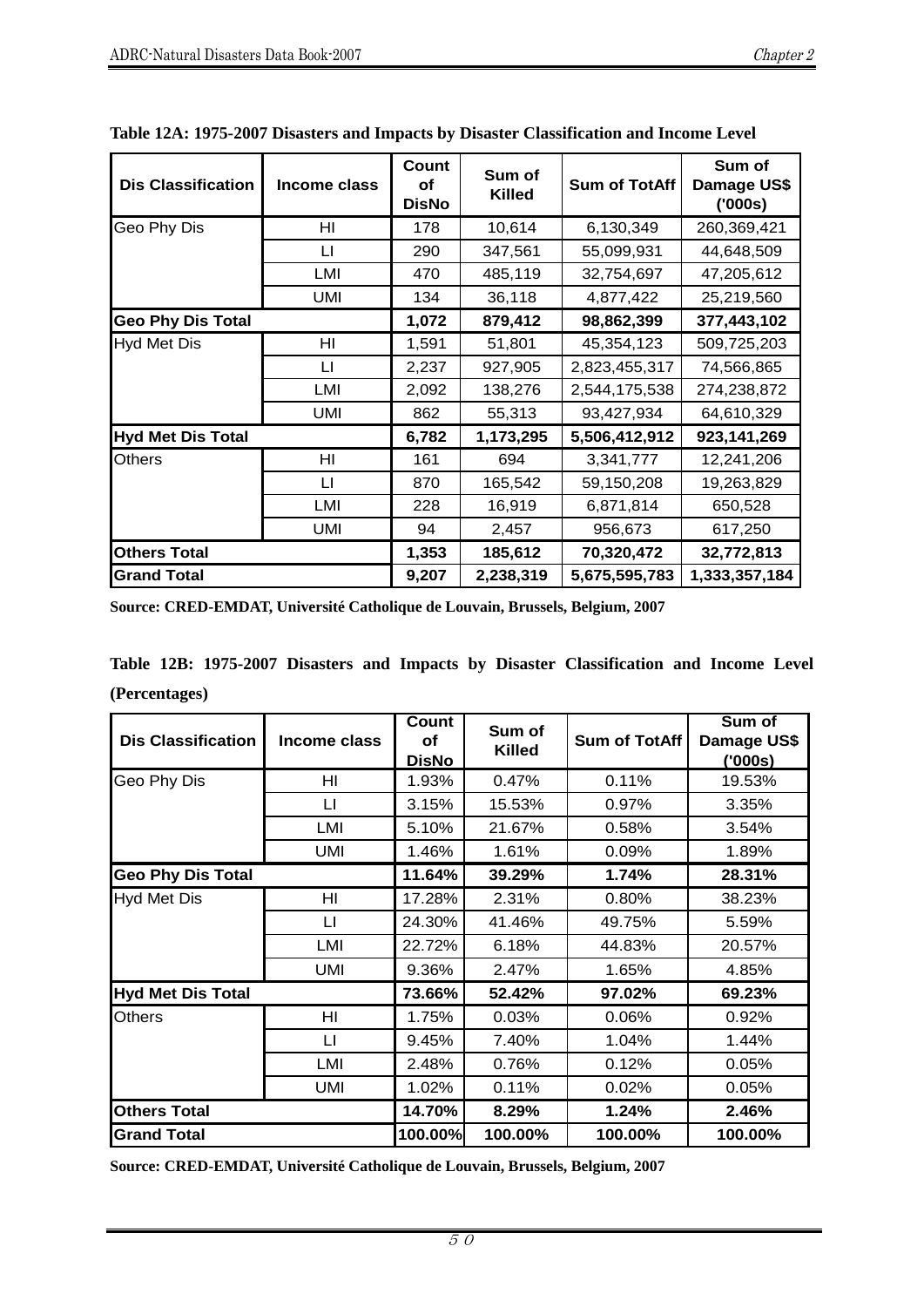| Income class       | <b>Dis</b><br><b>Classification</b> | Count<br>оf<br><b>DisNo</b> | Sum of<br><b>Killed</b> | <b>Sum of TotAff</b> | Sum of<br>Damage US\$<br>('000s) |
|--------------------|-------------------------------------|-----------------------------|-------------------------|----------------------|----------------------------------|
| HI                 | Geo Phy Dis                         | 178                         | 10,614                  | 6,130,349            | 260,369,421                      |
|                    | <b>Hyd Met Dis</b>                  | 1,591                       | 51,801                  | 45,354,123           | 509,725,203                      |
|                    | <b>Others</b>                       | 161                         | 694                     | 3,341,777            | 12,241,206                       |
| <b>HI Total</b>    |                                     | 1,930                       | 63,109                  | 54,826,249           | 782,335,830                      |
| LI                 | Geo Phy Dis                         | 290                         | 347,561                 | 55,099,931           | 44,648,509                       |
|                    | <b>Hyd Met Dis</b>                  | 2,237                       | 927,905                 | 2,823,455,317        | 74,566,865                       |
|                    | <b>Others</b>                       | 870                         | 165,542                 | 59,150,208           | 19,263,829                       |
| <b>LI Total</b>    |                                     | 3,397                       | 1,441,008               | 2,937,705,456        | 138,479,203                      |
| LMI                | Geo Phy Dis                         | 470                         | 485,119                 | 32,754,697           | 47,205,612                       |
|                    | <b>Hyd Met Dis</b>                  | 2,092                       | 138,276                 | 2,544,175,538        | 274,238,872                      |
|                    | <b>Others</b>                       | 228                         | 16,919                  | 6,871,814            | 650,528                          |
| <b>LMI Total</b>   |                                     | 2,790                       | 640,314                 | 2,583,802,049        | 322,095,012                      |
| UMI                | Geo Phy Dis                         | 134                         | 36,118                  | 4,877,422            | 25,219,560                       |
|                    | Hyd Met Dis                         | 862                         | 55,313                  | 93,427,934           | 64,610,329                       |
|                    | <b>Others</b>                       | 94                          | 2,457                   | 956,673              | 617,250                          |
| <b>UMI Total</b>   |                                     | 1,090                       | 93,888                  | 99,262,029           | 90,447,139                       |
| <b>Grand Total</b> |                                     | 9,207                       | 2,238,319               | 5,675,595,783        | 1,333,357,184                    |

**Table 13A: 1975-2007 Disasters and Impacts by Income Level and Disaster Classification** 

|               |  |  |  |  |  | Table 13B: 1975-2007 Disasters and Impacts by Income Level and Disaster Classification |
|---------------|--|--|--|--|--|----------------------------------------------------------------------------------------|
| (Percentages) |  |  |  |  |  |                                                                                        |

| Income class       | <b>Dis</b><br><b>Classification</b> | Count<br><b>of</b><br><b>DisNo</b> | Sum of<br><b>Killed</b> | <b>Sum of TotAff</b> | Sum of<br>Damage US\$<br>(000s) |
|--------------------|-------------------------------------|------------------------------------|-------------------------|----------------------|---------------------------------|
| HI                 | Geo Phy Dis                         | 1.93%                              | 0.47%                   | 0.11%                | 19.53%                          |
|                    | Hyd Met Dis                         | 17.28%                             | 2.31%                   | 0.80%                | 38.23%                          |
|                    | <b>Others</b>                       | 1.75%                              | 0.03%                   | 0.06%                | 0.92%                           |
| <b>HI Total</b>    |                                     | 20.96%                             | 2.82%                   | 0.97%                | 58.67%                          |
| П                  | Geo Phy Dis                         | 3.15%                              | 15.53%                  | 0.97%                | 3.35%                           |
|                    | Hyd Met Dis                         | 24.30%                             | 41.46%                  | 49.75%               | 5.59%                           |
|                    | <b>Others</b>                       | 9.45%                              | 7.40%                   | 1.04%                | 1.44%                           |
| <b>LI Total</b>    |                                     | 36.90%                             | 64.38%                  | 51.76%               | 10.39%                          |
| LMI                | Geo Phy Dis                         | 5.10%                              | 21.67%                  | 0.58%                | 3.54%                           |
|                    | Hyd Met Dis                         | 22.72%                             | 6.18%                   | 44.83%               | 20.57%                          |
|                    | <b>Others</b>                       | 2.48%                              | 0.76%                   | 0.12%                | 0.05%                           |
| <b>LMI Total</b>   |                                     | 30.30%                             | 28.61%                  | 45.52%               | 24.16%                          |
| <b>UMI</b>         | Geo Phy Dis                         | 1.46%                              | 1.61%                   | 0.09%                | 1.89%                           |
|                    | Hyd Met Dis                         | 9.36%                              | 2.47%                   | 1.65%                | 4.85%                           |
|                    | <b>Others</b>                       | 1.02%                              | 0.11%                   | 0.02%                | 0.05%                           |
| <b>UMI Total</b>   | 11.84%                              | 4.19%                              | 1.75%                   | 6.78%                |                                 |
| <b>Grand Total</b> |                                     | 100.00%                            | 100.00%                 | 100.00%              | 100.00%                         |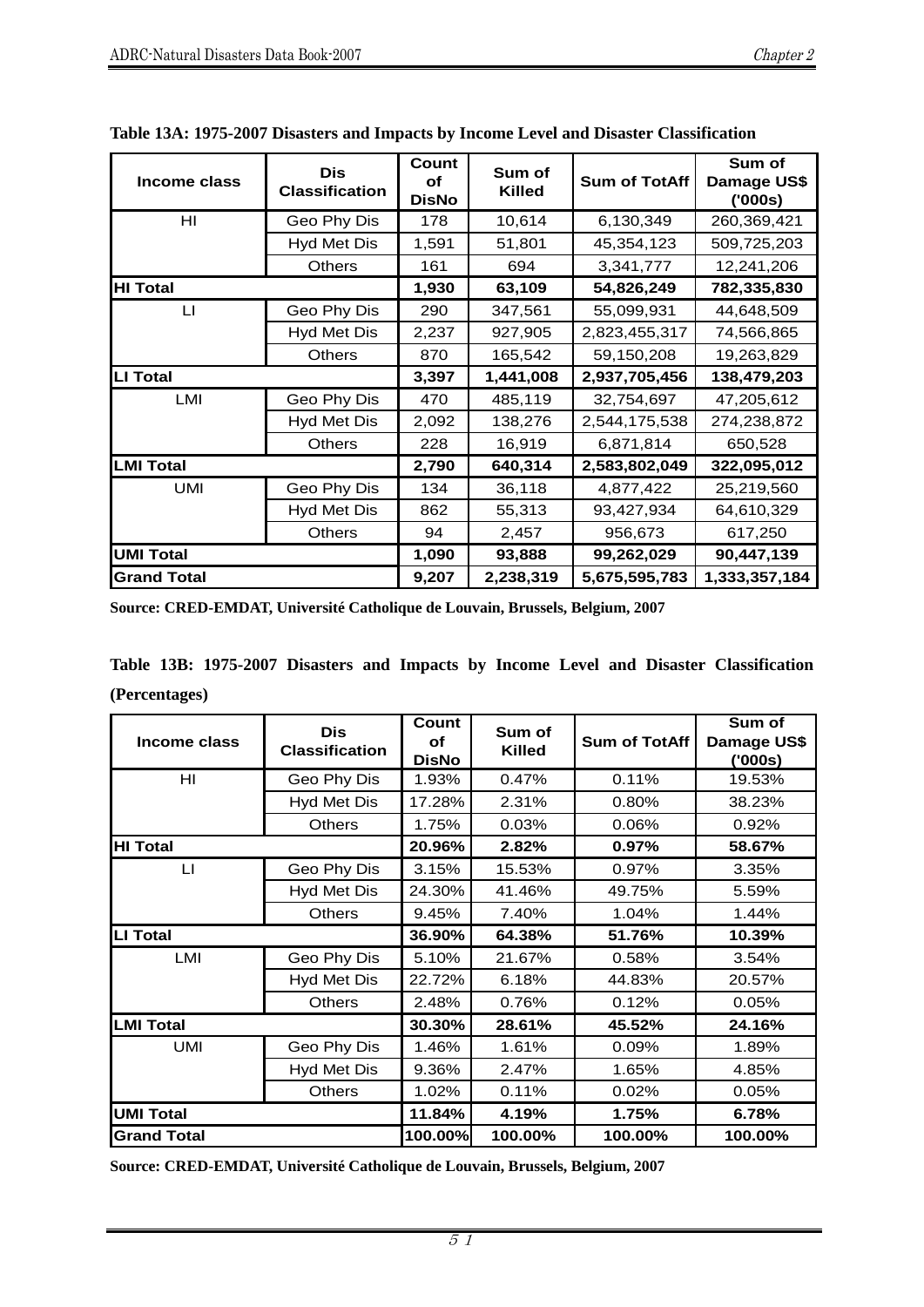| <b>Dis Classification</b> | Human development | Count<br>οf<br><b>DisNo</b> | Sum of<br><b>Killed</b> | <b>Sum of TotAff</b> | Sum of<br>Damage US\$<br>(000s) |
|---------------------------|-------------------|-----------------------------|-------------------------|----------------------|---------------------------------|
| Geo Phy Dis               | <b>HHD</b>        | 220                         | 10,984                  | 8,047,424            | 262,556,581                     |
|                           | LHD               | 84                          | 88,450                  | 6,742,025            | 5,564,000                       |
|                           | <b>MHD</b>        | 768                         | 779,978                 | 84,072,950           | 109,322,521                     |
| <b>Geo Phy Dis Total</b>  | 1,072             | 879,412                     | 98,862,399              | 377,443,102          |                                 |
| <b>Hyd Met Dis</b>        | HHD               | 1,907                       | 59,740                  | 65,135,177           | 541,988,451                     |
|                           | <b>LHD</b>        | 1,285                       | 792,242                 | 751,647,597          | 28,033,816                      |
|                           | <b>MHD</b>        | 3,590                       | 321,313                 | 4,689,630,138        | 353,119,002                     |
| <b>Hyd Met Dis Total</b>  |                   | 6,782                       | 1,173,295               | 5,506,412,912        | 923,141,269                     |
| <b>Others</b>             | <b>HHD</b>        | 189                         | 977                     | 3,548,535            | 12,818,956                      |
|                           | <b>LHD</b>        | 619                         | 126,461                 | 38,550,399           | 106,930                         |
|                           | <b>MHD</b>        | 545                         | 58,174                  | 28,221,538           | 19,846,927                      |
| <b>Others Total</b>       | 1,353             | 185,612                     | 70,320,472              | 32,772,813           |                                 |
| <b>Grand Total</b>        | 9,207             | 2,238,319                   | 5,675,595,783           | 1,333,357,184        |                                 |

**Table 14A: 1975-2007 World Disaster Classification and Impact Characteristics by Disaster Classification and Human Development Level** 

**Table 14B: 1975-2007 Disasters and Impacts by Disaster Classification and Human Development Level (Percentages)** 

| <b>Dis Classification</b> | Count of<br><b>DisNo</b> | Sum of<br><b>Killed</b> | <b>Sum of TotAff</b> | Sum of<br>Damage US\$<br>(000s) |        |
|---------------------------|--------------------------|-------------------------|----------------------|---------------------------------|--------|
| Geo Phy Dis               | 2.39%                    | 0.49%                   | 0.14%                | 19.69%                          |        |
|                           | <b>LHD</b>               | 0.91%                   | 3.95%                | 0.12%                           | 0.42%  |
|                           | <b>MHD</b>               | 8.34%                   | 34.85%               | 1.48%                           | 8.20%  |
| <b>Geo Phy Dis Total</b>  | 11.64%                   | 39.29%                  | 1.74%                | 28.31%                          |        |
| <b>Hyd Met Dis</b>        | <b>HHD</b>               | 20.71%                  | 2.67%                | 1.15%                           | 40.65% |
|                           | <b>LHD</b>               | 13.96%                  | 35.39%               | 13.24%                          | 2.10%  |
|                           | <b>MHD</b>               | 38.99%                  | 14.36%               | 82.63%                          | 26.48% |
| <b>Hyd Met Dis Total</b>  |                          | 73.66%                  | 52.42%               | 97.02%                          | 69.23% |
| <b>Others</b>             | <b>HHD</b>               | 2.05%                   | 0.04%                | 0.06%                           | 0.96%  |
|                           | <b>LHD</b>               | 6.72%                   | 5.65%                | 0.68%                           | 0.01%  |
|                           | <b>MHD</b>               | 5.92%                   | 2.60%                | 0.50%                           | 1.49%  |
| <b>Others Total</b>       | 14.70%                   | 8.29%                   | 1.24%                | 2.46%                           |        |
| <b>Grand Total</b>        | 100.00%                  | 100.00%                 | 100.00%              | 100.00%                         |        |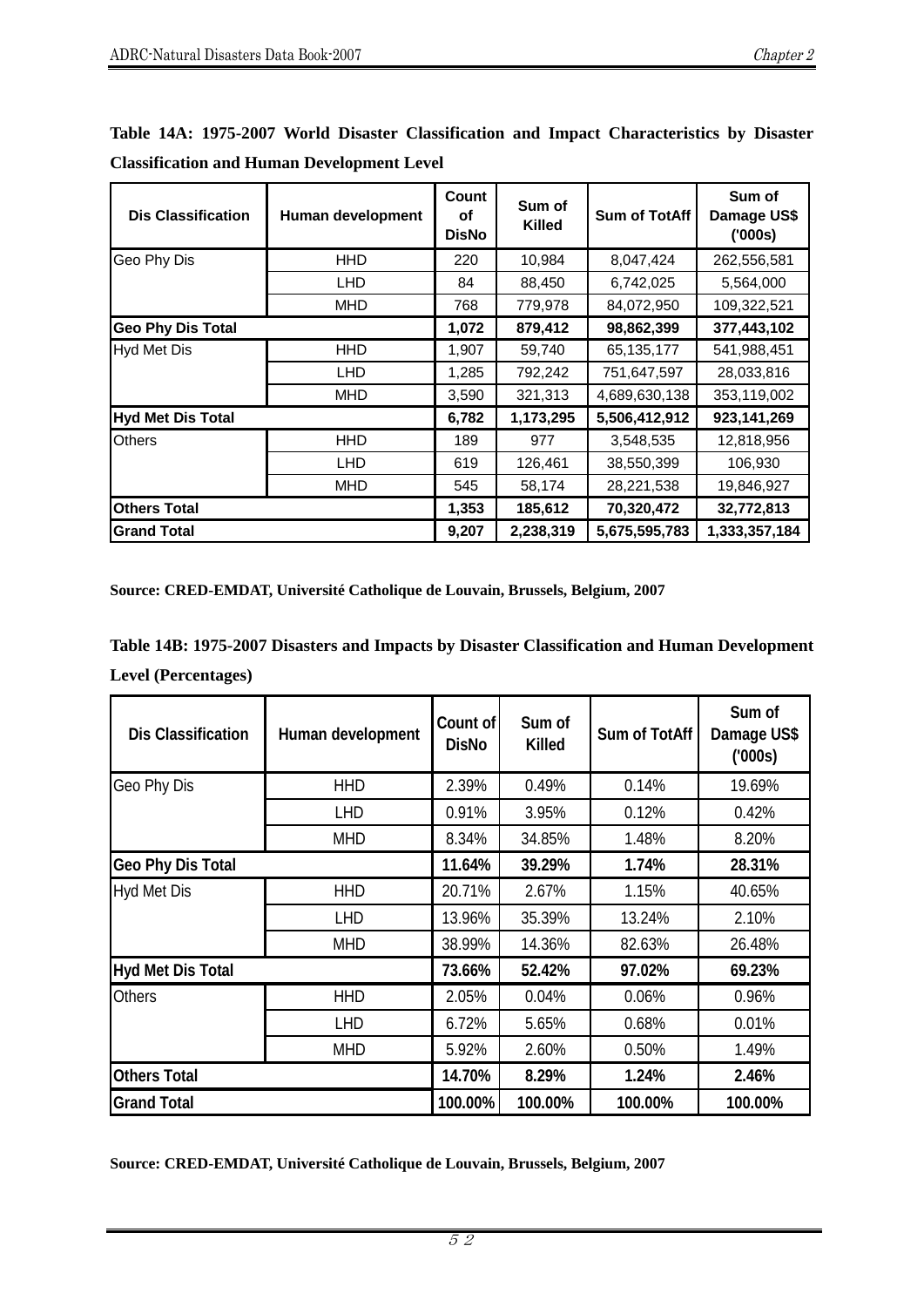| <b>Dis Classification</b><br>Human development |               | Count of l<br><b>DisNo</b> | Sum of<br><b>Killed</b> | <b>Sum of TotAff</b> | Sum of<br>Damage US\$<br>(000s) |
|------------------------------------------------|---------------|----------------------------|-------------------------|----------------------|---------------------------------|
| <b>HHD</b>                                     | Geo Phy Dis   | 220                        | 10,984                  | 8,047,424            | 262,556,581                     |
|                                                | Hyd Met Dis   | 1,907                      | 59,740                  | 65,135,177           | 541,988,451                     |
|                                                | Others        | 189                        | 977                     | 3,548,535            | 12,818,956                      |
| <b>HHD Total</b>                               | 2,316         | 71,701                     | 76,731,136              | 817,363,988          |                                 |
| LHD                                            | Geo Phy Dis   | 84                         | 88,450                  | 6,742,025            | 5,564,000                       |
|                                                | Hyd Met Dis   | 1,285                      | 792,242                 | 751,647,597          | 28,033,816                      |
|                                                | <b>Others</b> | 619                        | 126,461                 | 38,550,399           | 106,930                         |
| <b>LHD Total</b>                               | 1,988         | 1,007,153                  | 796,940,021             | 33,704,746           |                                 |
| <b>MHD</b>                                     | Geo Phy Dis   | 768                        | 779,978                 | 84,072,950           | 109,322,521                     |
|                                                | Hyd Met Dis   | 3,590                      | 321,313                 | 4,689,630,138        | 353,119,002                     |
|                                                | <b>Others</b> | 545                        | 58,174                  | 28,221,538           | 19,846,927                      |
| <b>MHD Total</b>                               | 4,903         | 1,159,465                  | 4,801,924,626           | 482,288,450          |                                 |
| <b>Grand Total</b>                             | 9,207         | 2,238,319                  | 5,675,595,783           | 1,333,357,184        |                                 |

**Table 15A: 1975-2007 Disasters and Impacts by Human Development Level and Disaster Classification** 

|  |                                     |  |  | Table 15B: 1975-2007 Disasters and Impacts by Human Development Level and Disaster |  |  |
|--|-------------------------------------|--|--|------------------------------------------------------------------------------------|--|--|
|  | <b>Classification (Percentages)</b> |  |  |                                                                                    |  |  |

| Human development  | Count of<br><b>DisNo</b> | Sum of<br><b>Killed</b> | <b>Sum of TotAff</b> | Sum of<br>Damage US\$<br>(000s) |         |
|--------------------|--------------------------|-------------------------|----------------------|---------------------------------|---------|
| <b>HHD</b>         | Geo Phy Dis              | 2.39%                   | 0.49%                | 0.14%                           | 19.69%  |
|                    | Hyd Met Dis              | 20.71%                  | 2.67%                | 1.15%                           | 40.65%  |
|                    | <b>Others</b>            | 2.05%                   | 0.04%                | 0.06%                           | 0.96%   |
| <b>HHD Total</b>   | 25.15%                   | 3.20%                   | 1.35%                | 61.30%                          |         |
| <b>LHD</b>         | Geo Phy Dis              | 0.91%                   | 3.95%                | 0.12%                           | 0.42%   |
|                    | Hyd Met Dis              | 13.96%                  | 35.39%               | 13.24%                          | 2.10%   |
|                    | <b>Others</b>            | 6.72%                   | 5.65%                | 0.68%                           | 0.01%   |
| <b>LHD Total</b>   | 21.59%                   | 45.00%                  | 14.04%               | 2.53%                           |         |
| <b>MHD</b>         | Geo Phy Dis              | 8.34%                   | 34.85%               | 1.48%                           | 8.20%   |
|                    | Hyd Met Dis              | 38.99%                  | 14.36%               | 82.63%                          | 26.48%  |
|                    | <b>Others</b>            | 5.92%                   | 2.60%                | 0.50%                           | 1.49%   |
| <b>MHD Total</b>   | 53.25%                   | 51.80%                  | 84.61%               | 36.17%                          |         |
| <b>Grand Total</b> |                          | 100.00%                 | 100.00%              | 100.00%                         | 100.00% |